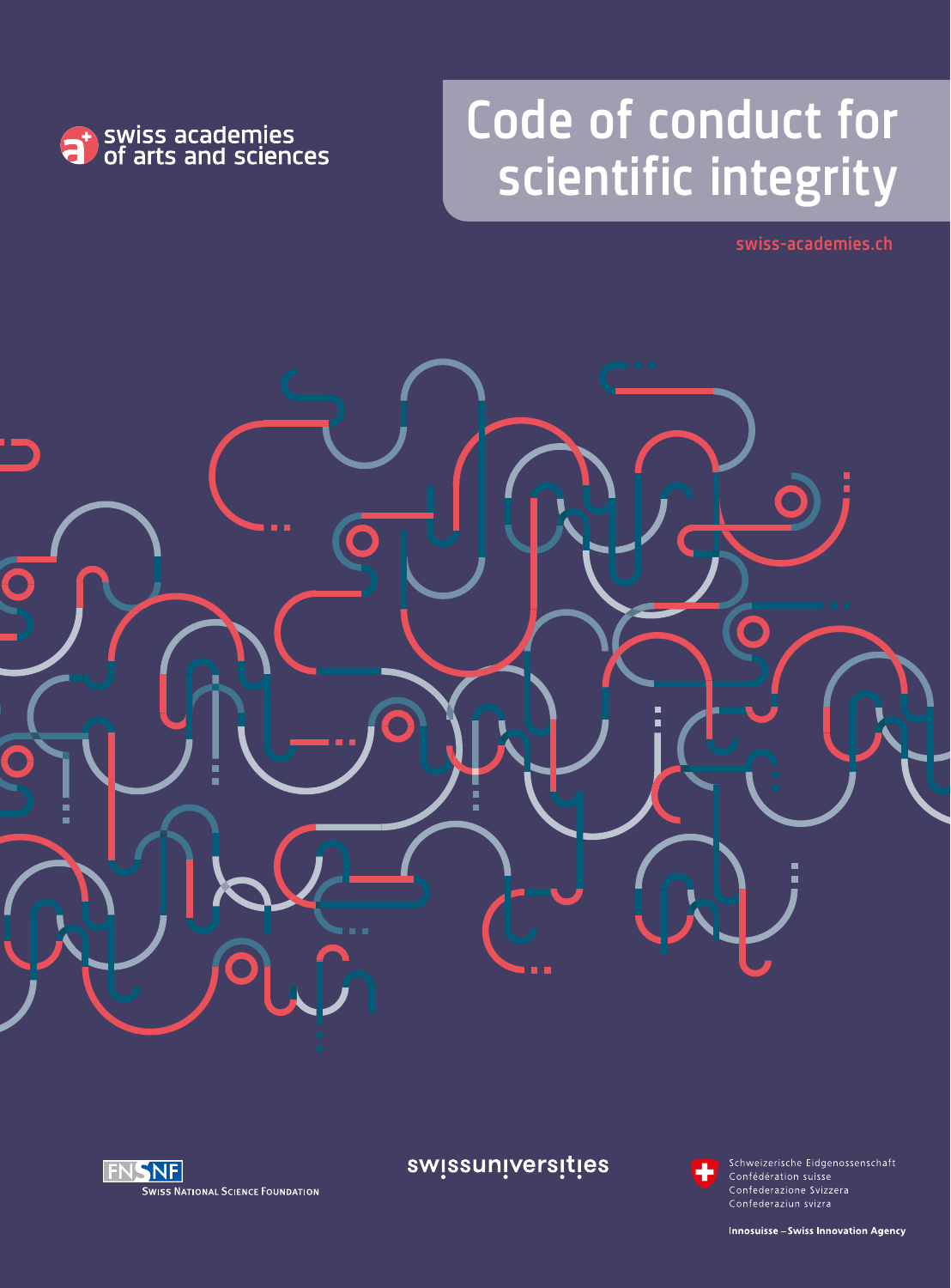

With this publication, the Swiss Academies of Arts and Sciences are making a contribution to SDGs 4, 5, and 17.

> un.org/sustainabledevelopment/sustainable-development-goals

> eda.admin.ch/agenda2030/en/home/agenda-2030/die-17-ziele-fuer eine-nachhaltige-entwicklung.html

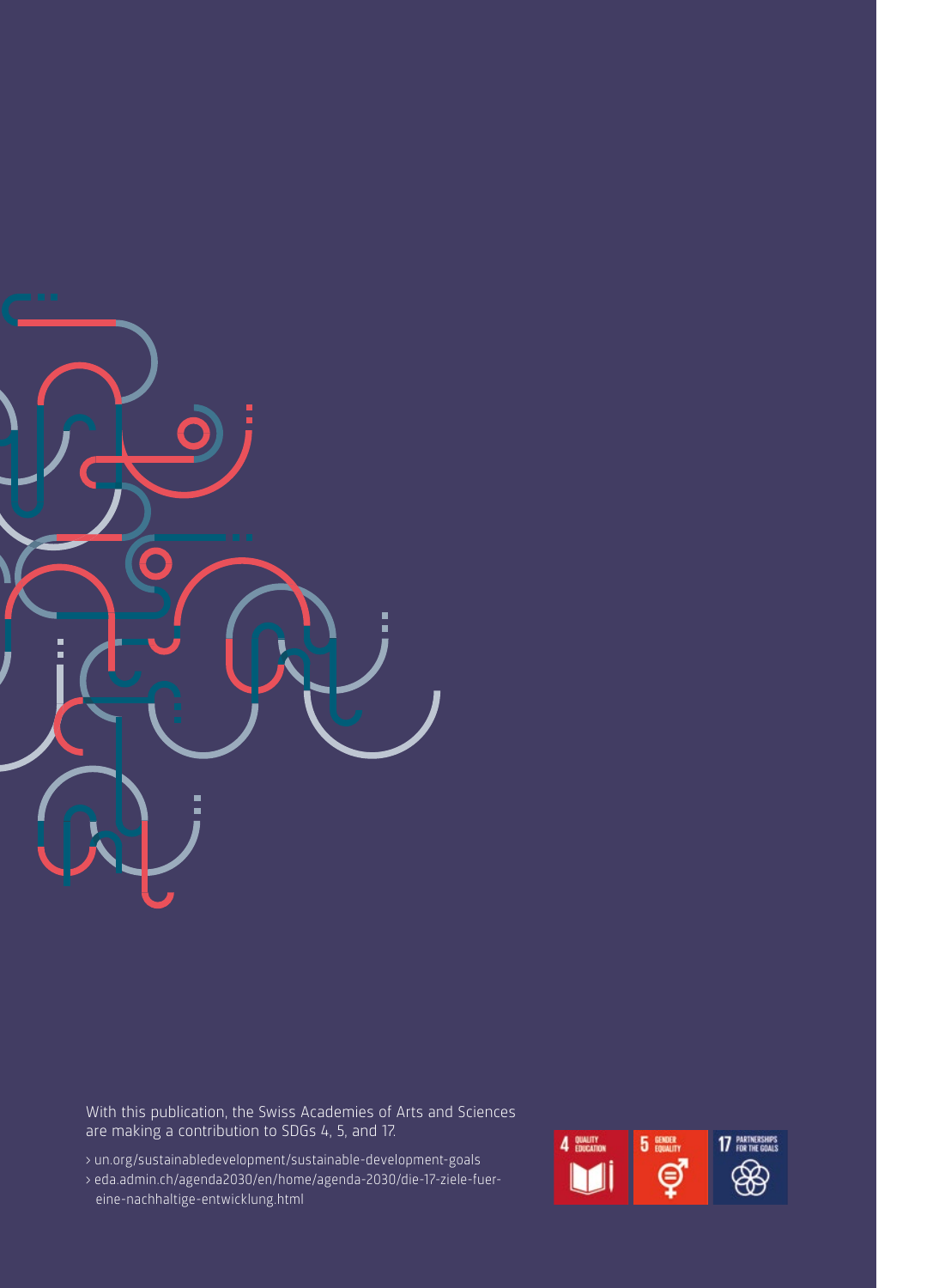# Code of conduct for scientific integrity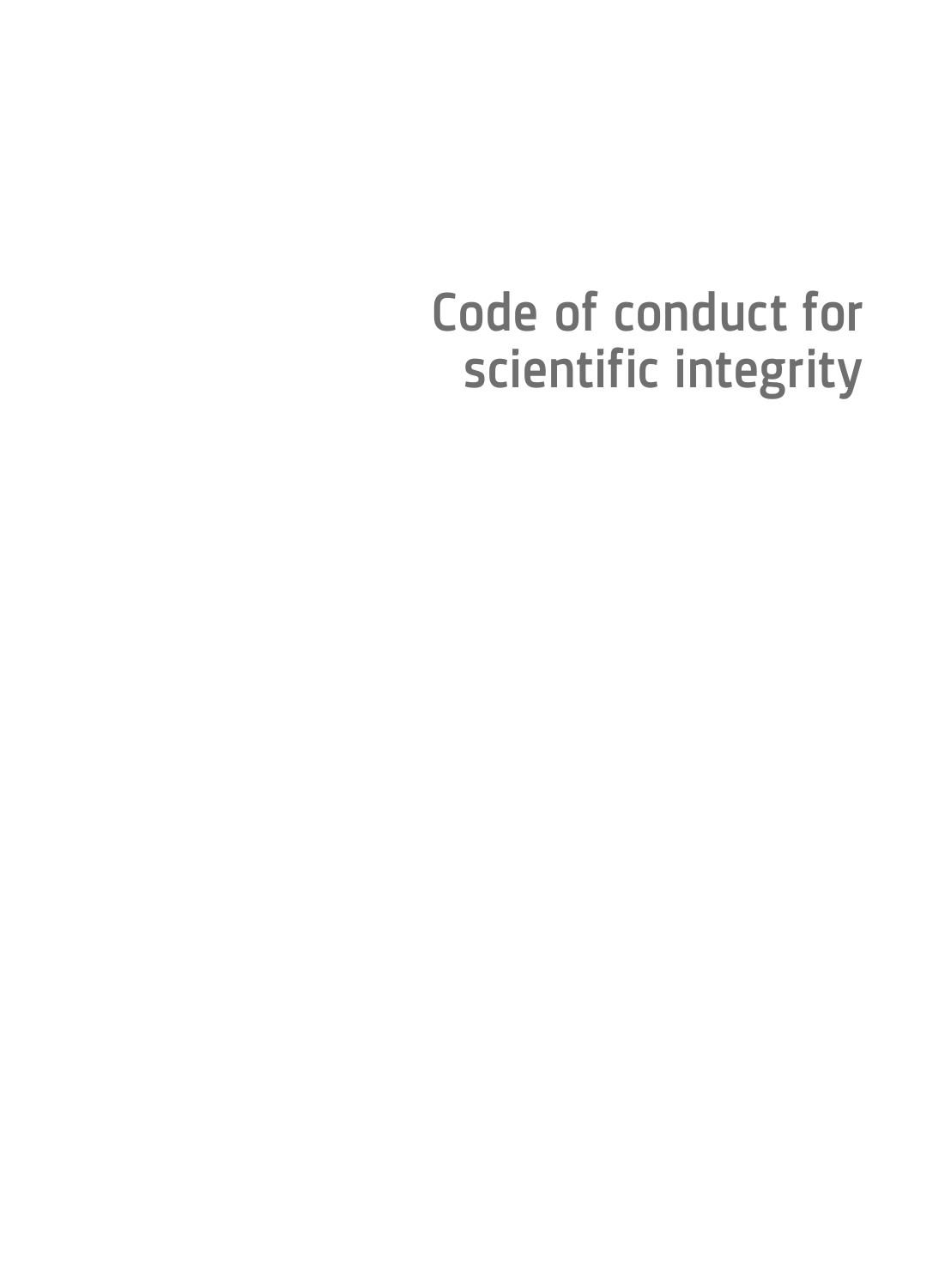# Publication details

PUBLISHER

Swiss Academies of Arts and Sciences • Laupenstrasse 7 • P.O. Box • 3001 Bern • Switzerland +41 31 306 92 20 • info@swiss-academies.ch • swiss-academies.ch Statemies\_ch **o** swiss\_academies Swiss Academies of Arts and Sciences

#### CONTACT PERSON

Commission on Scientific Integrity

Karin M. Spycher, Head of the Commission on Scientific Integrity

Swiss Academies of Arts and Sciences • Laupenstrasse 7 • Postfach • 3001 Bern • Switzerland +41 31 306 92 20 • integrity@swiss-academies.ch • go.swiss-academies.ch/integrity

AUTHORS

- Aebi-Müller Regina E., University of Lucerne, Swiss National Science Foundation
- Blatter Inge, Swiss National Science Foundation
- Brigger Joël, Innosuisse
- Constable Edwin Charles, University of Basel, Swiss Academies of Arts and Sciences
- Eglin Noëmi, swissuniversities
- Hoffmeyer Pierre, University of Geneva, Swiss Academies of Arts and Sciences
- Lautenschütz Claudia, Swiss National Science Foundation
- Lienhard Andreas, University of Bern, swissuniversities
- Pirinoli Christine, HES-SO University of Applied Sciences and Arts, Western Switzerland, swissuniversities
- Röthlisberger Markus, Swiss National Science Foundation
- Spycher Karin M., Swiss Academies of Arts and Sciences

TRANSLATION Trad8 Sàrl, Delémont

EDITING/PROOFREADING

- books&rights, Zurich (EN)
- Grundbacher Danièle, Bern (FR)
- Loringhett Dimitri, USI, Lugano (IT)
- Marcon Delia, Swiss Academies of Arts and Sciences, Bern (IT)
- Zurbuchen Christine, Swiss Academies of Arts and Sciences, Bern (DE)

LAYOUT PUSH'N'PULL, Bern

PRINTING Vögeli AG, Langnau

1<sup>st</sup> impression. Code of conduct for scientific integrity can be obtained free of charge from the Swiss Academies of Arts and Sciences.

Copyright: ©2021 Swiss Academies of Arts and Sciences. This is an open-access publication, licensed under the Creative Commons Attribution licence (http://creativecommons.org/licenses/by/4.0/). The content of this publication may therefore be used, shared, and reproduced without restriction and in all forms, provided that the author and source are appropriately acknowledged.

ISSN (print): 2297-8275 / ISSN (online): 2297-184X

SUGGESTED CITATION Swiss Academies of Arts and Sciences (2021): Code of conduct for scientific integrity. go.swiss-academies.ch/integrity. http://doi.org/10.5281/zenodo.4707560.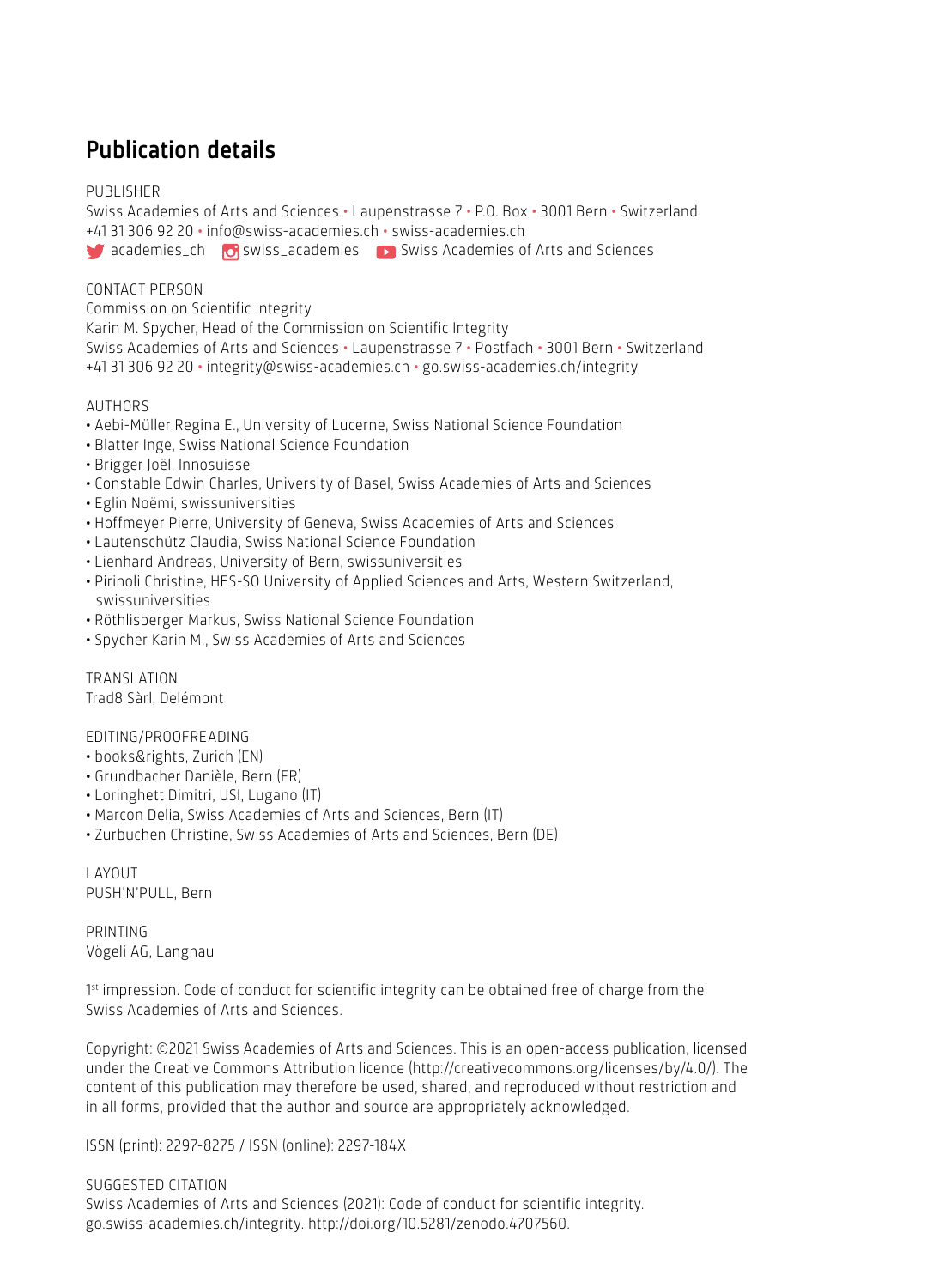### Executive summary

The scientific<sup>1</sup> landscape has changed considerably since the Swiss Academies of Arts and Sciences published *Integrity in scientific research: Principles and procedures* in 2008. Consequently, an expert group was set up with members from the Swiss Academies of Arts and Sciences, the Swiss National Science Foundation, swissuniversities, and Innosuisse to review the changes that have taken place in recent years and to draw up this Code of conduct for scientific integrity. This Code is aimed at everyone involved in the generation, dissemination, and advancement of knowledge within the Swiss higher education system. This includes scientists, institutions, and funding organisations. Institutions and funding organisations have a special role to play in creating and maintaining the conditions in which scientific integrity can thrive.

Scientific integrity is based on the observance of fundamental principles and their many different contextual concretisations. These principles guide scientists in their research and teaching and help them to deal with the practical, ethical, and intellectual challenges they can expect to encounter. The aim of this code of conduct is to promote appropriate attitudes and to help build a robust culture of scientific integrity that will stand the test of time. Ethical scientific behaviour rests on the basic principles of reliability, honesty, respect, and accountability and supports the concretisations of these basic principles within a specific frame of reference.

This Code is intended to be a dynamic document. Its aim is to strengthen scientific integrity in all avenues of research and education, with a particular emphasis on the training and development of young people. Another of its aims is to establish a culture of research integrity in the scientific community, with the Code providing a welcome framework rather than imposing its own set of rules. It promotes common understanding and parity of treatment in dealing with violations of scientific integrity within and between institutions. The Code also considers current developments in the fields of Open Science and social media, and it examines the issue of time limitation from several points of view. In addition, it offers practical recommendations on how to set up an organisation for the protection of scientific integrity and describes the ment of knowledge. processes involved.

<sup>1</sup> The words *science, scientific,*  etc. are used in the German sense and refer to everything involved in the generation, dissemination, and advance-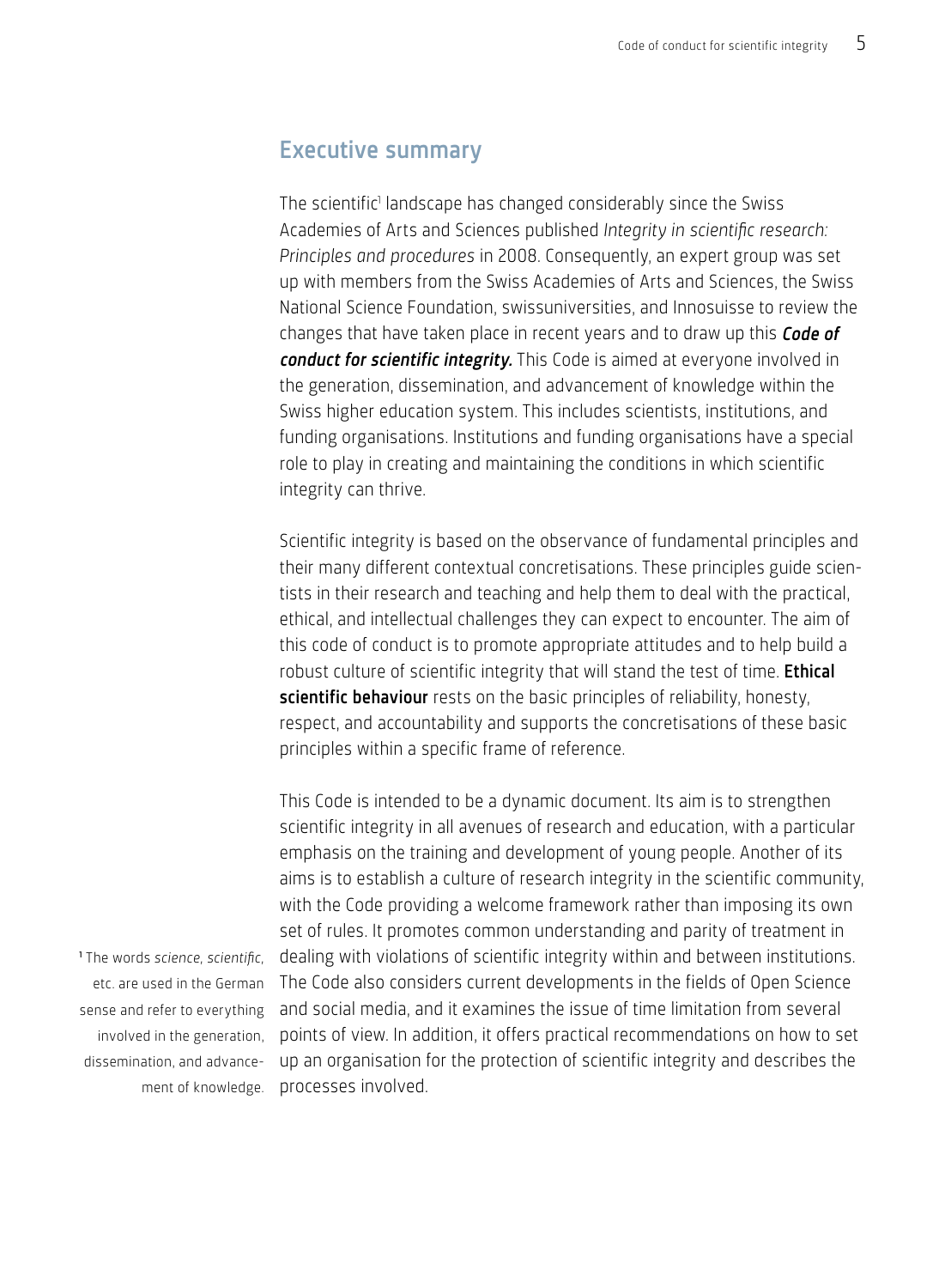# **Contents**

|       | <b>Executive summary</b>                         | 5  |
|-------|--------------------------------------------------|----|
|       | Acknowledgements                                 | 9  |
|       | <b>Declaration of intent</b>                     | 10 |
| 1.    | Introduction                                     | 11 |
| 2.    | Objectives and target groups                     | 13 |
| З.    | Basic principles of scientific integrity         | 15 |
| 3.1   | Definition                                       | 15 |
| 3.2   | Basic principles of scientific integrity         | 15 |
| 4.    | Implementation of the basic principles           | 17 |
| 4.1   | Fundamentals and structures                      | 17 |
| 4.2   | Institutional collaboration                      | 17 |
| 4.3   | Publication and dissemination                    | 18 |
| 4.4   | Authorship                                       | 18 |
| 4.5   | Data management                                  | 19 |
| 4.6   | Assessment and evaluation                        | 20 |
| 4.7   | Research process                                 | 20 |
| 4.8   | Private funding                                  | 20 |
| 5.    | Violations of scientific integrity               | 22 |
| 5.1   | Legal classification                             | 22 |
| 5.2   | Understanding the concept of violation           | 22 |
| 5.2.1 | Preliminary observation                          | 22 |
| 5.2.2 | Fabrication                                      | 22 |
| 5.2.3 | Falsification                                    | 23 |
| 5.2.4 | Plagiarism                                       | 23 |
| 5.2.5 | Misconduct pertaining to authorship              | 23 |
| 5.2.6 | Incorrect publication lists                      | 24 |
| 5.2.7 | Improper handling of data and research materials | 24 |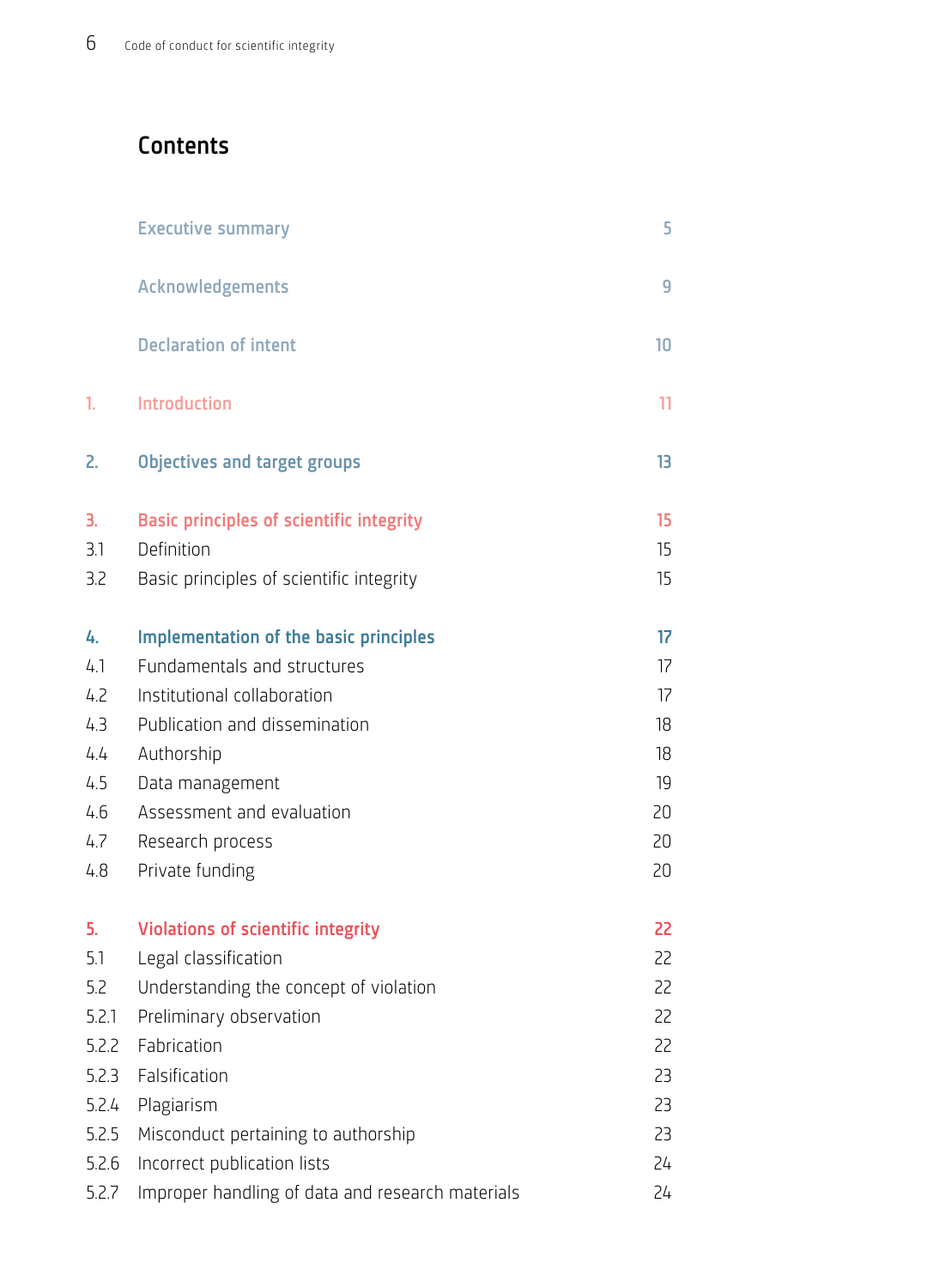|       | 5.2.8 Misconduct in collaborative projects                    | 24 |
|-------|---------------------------------------------------------------|----|
| 5.2.9 | Misconduct in connection with expert reports and peer reviews | 25 |
|       | 5.2.10 Misconduct in research misconduct proceedings          | 25 |
|       | 5.2.11 Other forms of scientific misconduct                   | 25 |
|       |                                                               |    |
| 6.    | Review body and review policies                               | 27 |
| 6.1   | Preliminary observation                                       | 27 |
| 6.2   | Competence                                                    | 27 |
| 6.3   | Review body                                                   | 28 |
| 6.3.1 | Advice and arbitration                                        | 28 |
| 6.3.2 | Investigation                                                 | 29 |
| 6.3.3 | Decision                                                      | 29 |
| 6.3.4 | Appeals                                                       | 30 |
| 6.4   | Procedural principles                                         | 30 |
| 6.4.1 | Initiation of the procedure                                   | 30 |
| 6.4.2 | Hearing                                                       | 30 |
|       | 6.4.3 Legal assistance                                        | 30 |
|       | 6.4.4 Documentation and access to files                       | 32 |
|       | 6.4.5 Confidentiality                                         | 32 |
| 6.4.6 | Bias and avoiding conflicts of interest                       | 32 |
|       | 6.4.7 Anonymous reports                                       | 32 |
| 6.4.8 | Information and communication                                 | 33 |
|       | 6.4.9 Data exchange                                           | 33 |
|       | 6.4.10 Limitation                                             | 34 |
| 6.5   | Sanctions                                                     | 35 |
|       |                                                               |    |

#### APPENDIX 36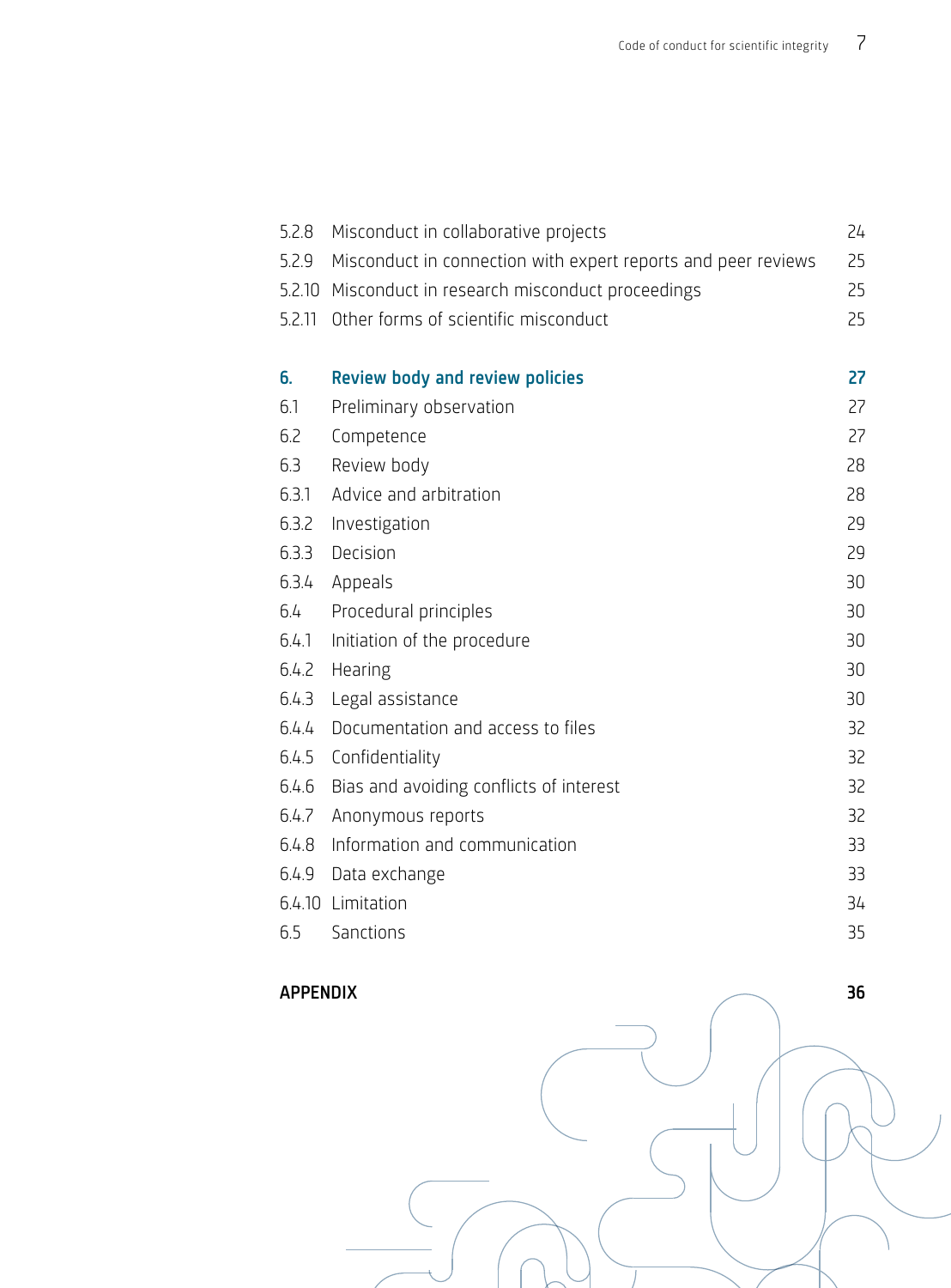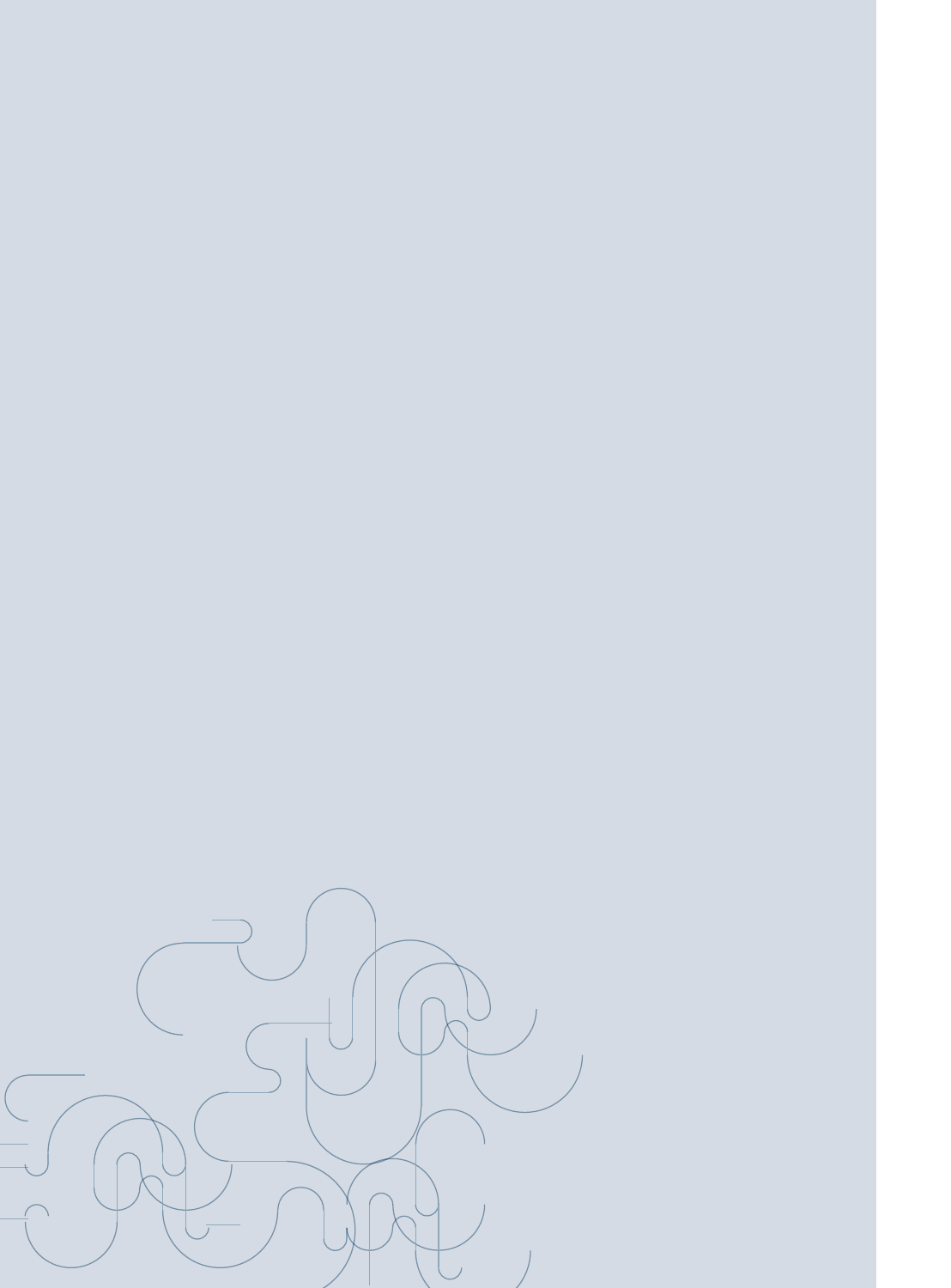# Acknowledgements

We wish to say a big thank you to the members of the Expert Group on Scientific Integrity who, in addition to the regular meetings, have invested many hours of work in drafting this Code of conduct. This Code of conduct would never have been drawn up in its present form without the support of their knowledge and experience. We would also like to thank the staff of the secretariats of swissuniversities, the Swiss National Science Foundation and Innosuisse for their great willingness to develop joint objectives and achieve them with great perseverance.

MARCEL TANNER President, Swiss Academies of Arts and Sciences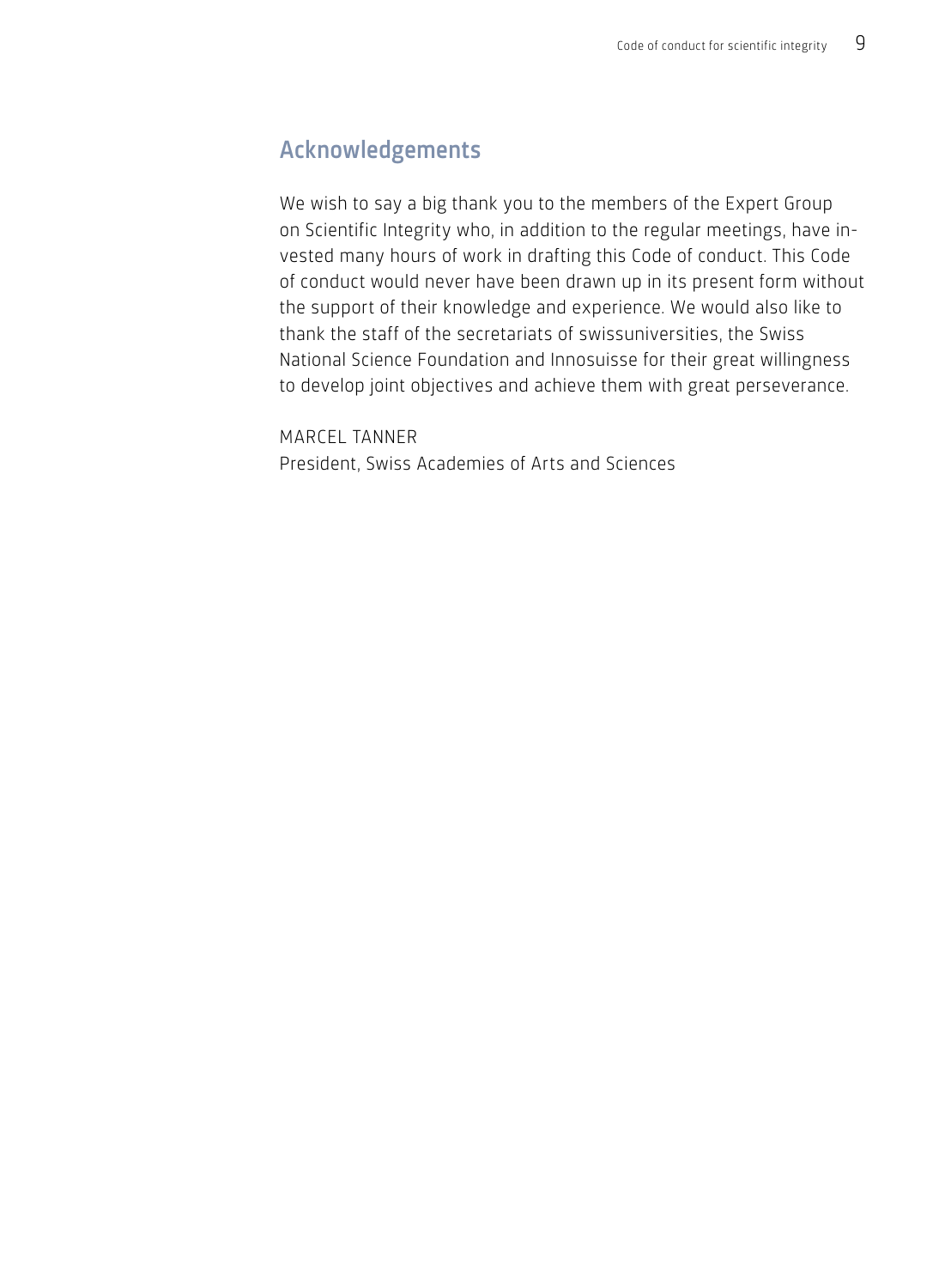# Declaration of intent

The Code of conduct for scientific integrity describes a common understanding of scientific integrity and defines which responsibilities follow from this understanding, along the lines of best practices. It serves as a basis for universities, other institutions, and funding organisations to review, further clarify and supplement their own guidelines in the coming years.

The organisations involved in the drafting of the Code of conduct – the Swiss Academies of Arts and Sciences, swissuniversities, the Swiss National Science Foundation and Innosuisse – are committed to this Code as a basis for implementation in the individual institutions. They are convinced that the Code of conduct contributes to the clarity and coherence of the academic sector and strengthens not only scientific integrity as such but also excellence in research and teaching – and ultimately Switzerland as a centre of knowledge. The participating institutions work to ensure that scientific integrity is practised in the scientific community and that misconduct can be avoided.

| MARCEL TANNER                        | CLAUDIA APPENZELLER                  |
|--------------------------------------|--------------------------------------|
| Swiss Academies of Arts and Sciences | Swiss Academies of Arts and Sciences |
| MATTHIAS EGGER                       | ANGELIKA KALT                        |
| Swiss National Science Foundation    | Swiss National Science Foundation    |
| YVES EI ÜCKIGER.                     | MARTINA WEISS                        |
| swissuniversities                    | swissuniversities                    |
| ANDRÉ KUDELSKI                       | ANNALISE EGGIMANN                    |
| Innosuisse                           | Innosuisse                           |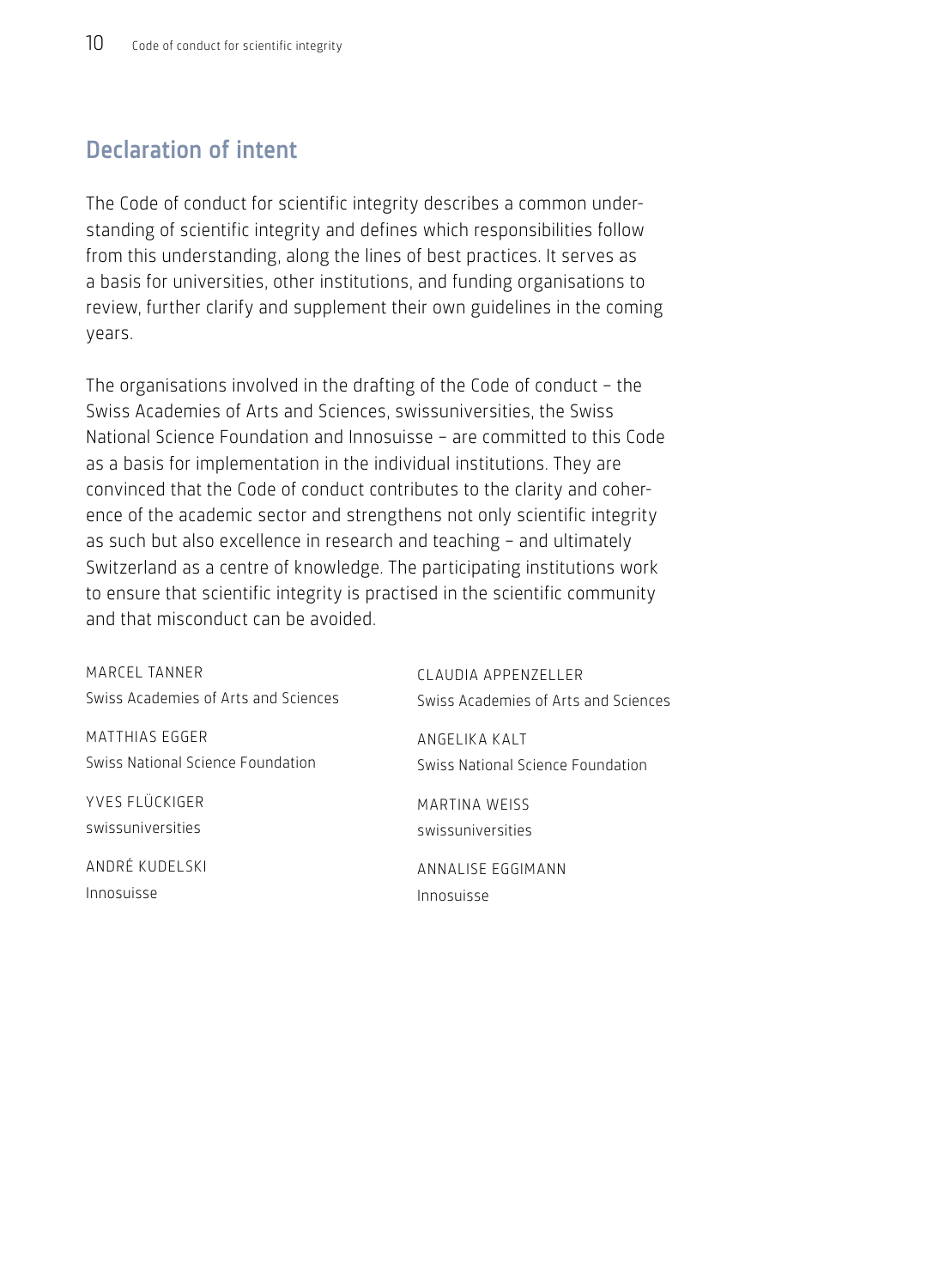## 1. Introduction

There is an expectation in today's society that individuals will behave ethically, and no more so than in the scientific environment. Scientific autonomy brings with it great responsibility and an obligation to self-observe, self-regulate and act with integrity at all times. Institutions and funding organisations provide the necessary basis for this.

Reliability, honesty, respect, and accountability are the basic principles of scientific integrity. They underpin the independence and credibility of science and its disciplines as well as the accountability and reproducibility of research findings and their acceptance by society. As a system operating according to specific rules, science has a responsibility to create the structures and an environment that foster scientific integrity.

The scientific environment has changed considerably since the Swiss Academies of Arts and Sciences published *Integrity in scientific research: Principles and procedures* in 2008. For example, the work of Open Science has made it possible for researchers to access a growing collection of databases and research results. At the same time, technological developments have led to more networking between fellow scientists, which has also opened up new avenues of communication and publication in social media and other virtual spheres. While these developments offer new opportunities and increase transparency, they require more attention to be paid to scientific integrity. At the same time, scientific research and teaching are attracting growing scrutiny from private and public interest groups, the public, and national and international politicians – all of whom not only demand accountability for costs and benefits but also insist on ethical behaviour in all activities. Increased administrative workloads, lack of time, financial constraints, and competitive pressures are factors that can lead individuals to ignore the rules of scientific integrity.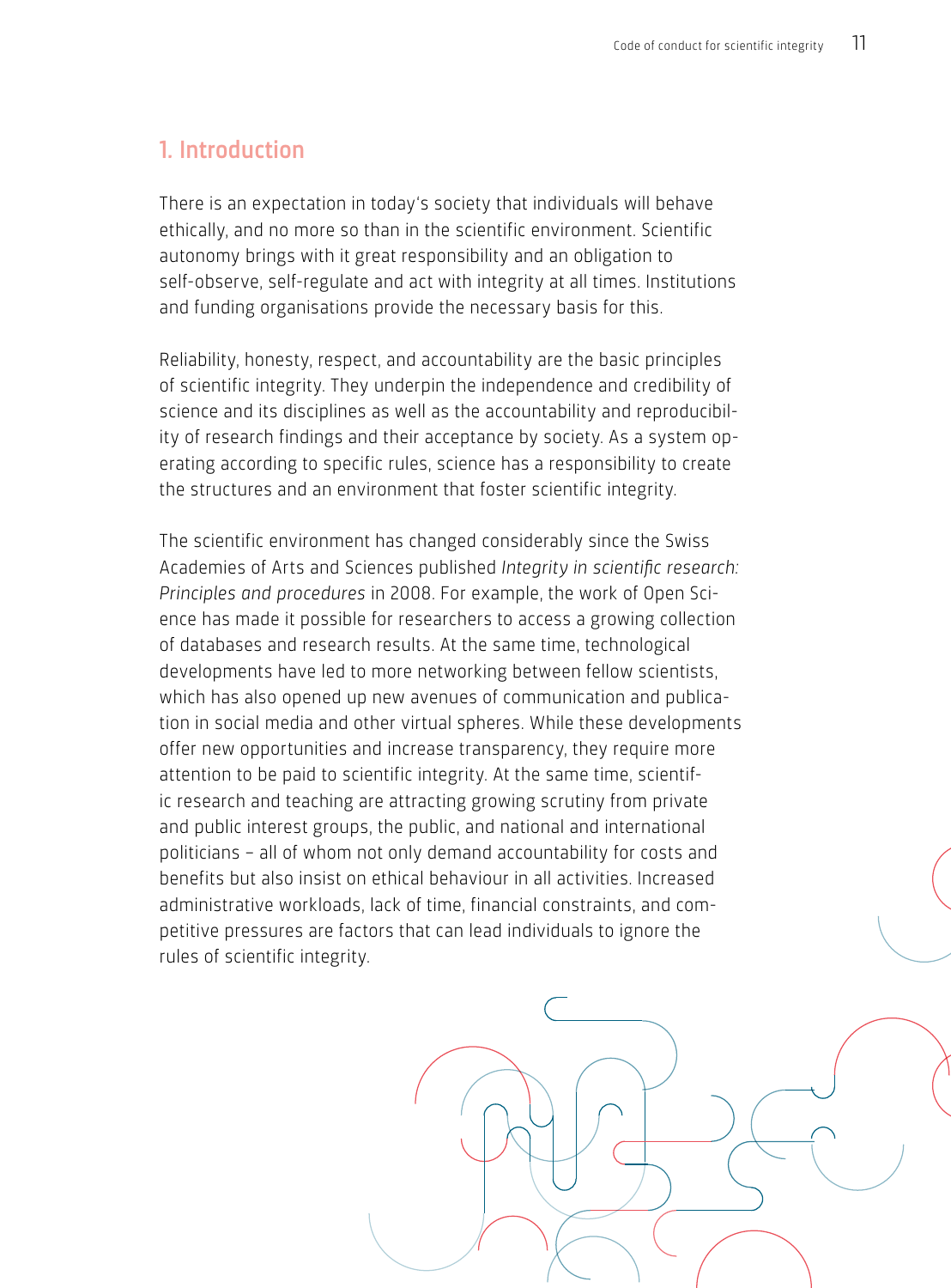It is against this background that we are introducing an updated version of *Integrity in scientific research: Principles and procedures* – originally published in 2008 - under its new title: Code of conduct for scientific integrity.

The Code begins with a description of its objectives and its target audience (→ Chapter 2). It outlines the basic principles of scientific integrity and their implementation (→ Chapters 3 and 4), describes conduct that violates scientific integrity (→ Chapter 5) and recommends structures and procedures for dealing with these violations (→ Chapter 6). The Appendix explains why some violations of scientific integrity can also be violations of the law and provides examples of some of these laws.

This Code provides a basis for the regulations and guidelines on scientific integrity issued by institutions and funding organisations. All organisations working in the scientific environment should observe the standards of this Code, while also defining their own more specific internal rules and making them binding on their members.

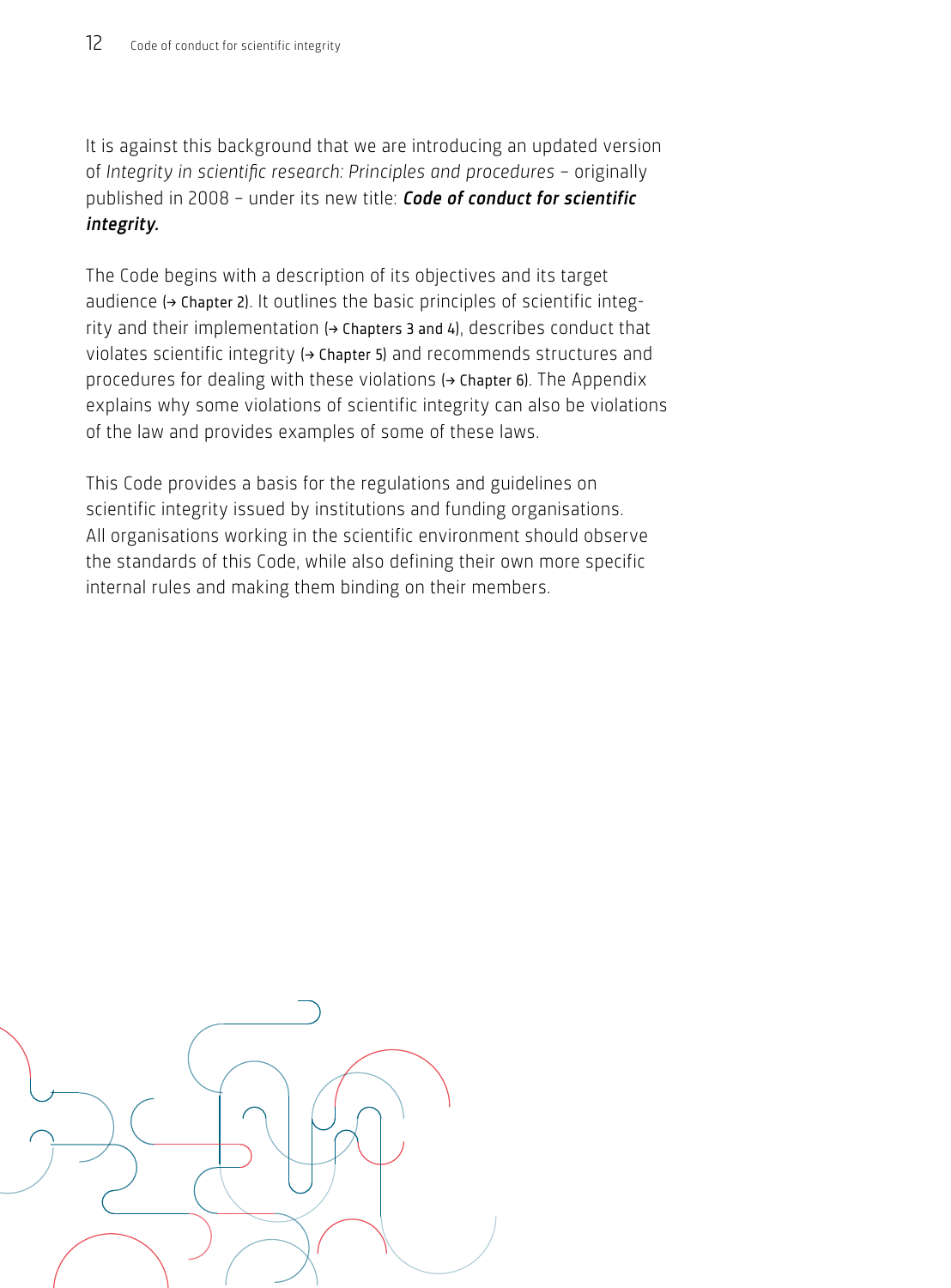# 2. Objectives and target groups

This Code has the following aims:

- To help promote responsible conduct in every area of scientific research and education. A strong culture of scientific integrity is of great value to the scientific community, especially in connection with the training and development of young scientists (prevention).
- To promote a common understanding of behaviour that violates scientific integrity. By doing this, the Code helps to ensure consistency, efficiency, and transparency in identifying and dealing with violations of scientific integrity and thus contributes to their prevention.
- To promote equal treatment across institutions that have to deal with violations of scientific integrity. The Code identifies a set of principles for organising procedures and dealing with violations of scientific integrity.
- To provide a basis for regulations and guidelines on scientific integrity issued by institutions and funding organisations.<sup>2</sup>

To achieve these aims, this Code provides basic principles and recommendations:

- Basic principles (→ Chapter 3 Basic principles of scientific integrity) and cross-disciplinary and cross-institutional fundamentals on scientific integrity (→ Chapter 4 Implementation of the basic principles) and violations (→ Chapter 5 Violations of scientific integrity). These do not rule out further regulations or clarifications.
- Recommendations on procedures involved in setting up an organisation to protect integrity (→ Chapter 6 Review body and review policies). Implementation itself takes place within the framework of the regulations and responsibilities of institutions and funding organisations.

This Code is aimed at everyone in the Swiss higher education system involved in the generation, dissemination and advancement of knowledge. This includes the following specific groups:

- scientists, including both researchers and those engaged in teaching, and students engaged in all levels of scientific activity<sup>3</sup> (hereinafter "scientists")
- Swiss federal universities, cantonal universities, universities of applied sciences, teacher training universities, university hospitals and other educational and research institutions (hereinafter "institutions");

<sup>2</sup> The Federal Act on the Promotion of Research and Innovation (RIPA) of 14 December 2012 stipulates that research funding institutions (Art. 12 para. 3) and university research institutions (Art. 26 para. 1 let. b and c) must provide guidelines or rules on scientific integrity. 3 For example, seminar work.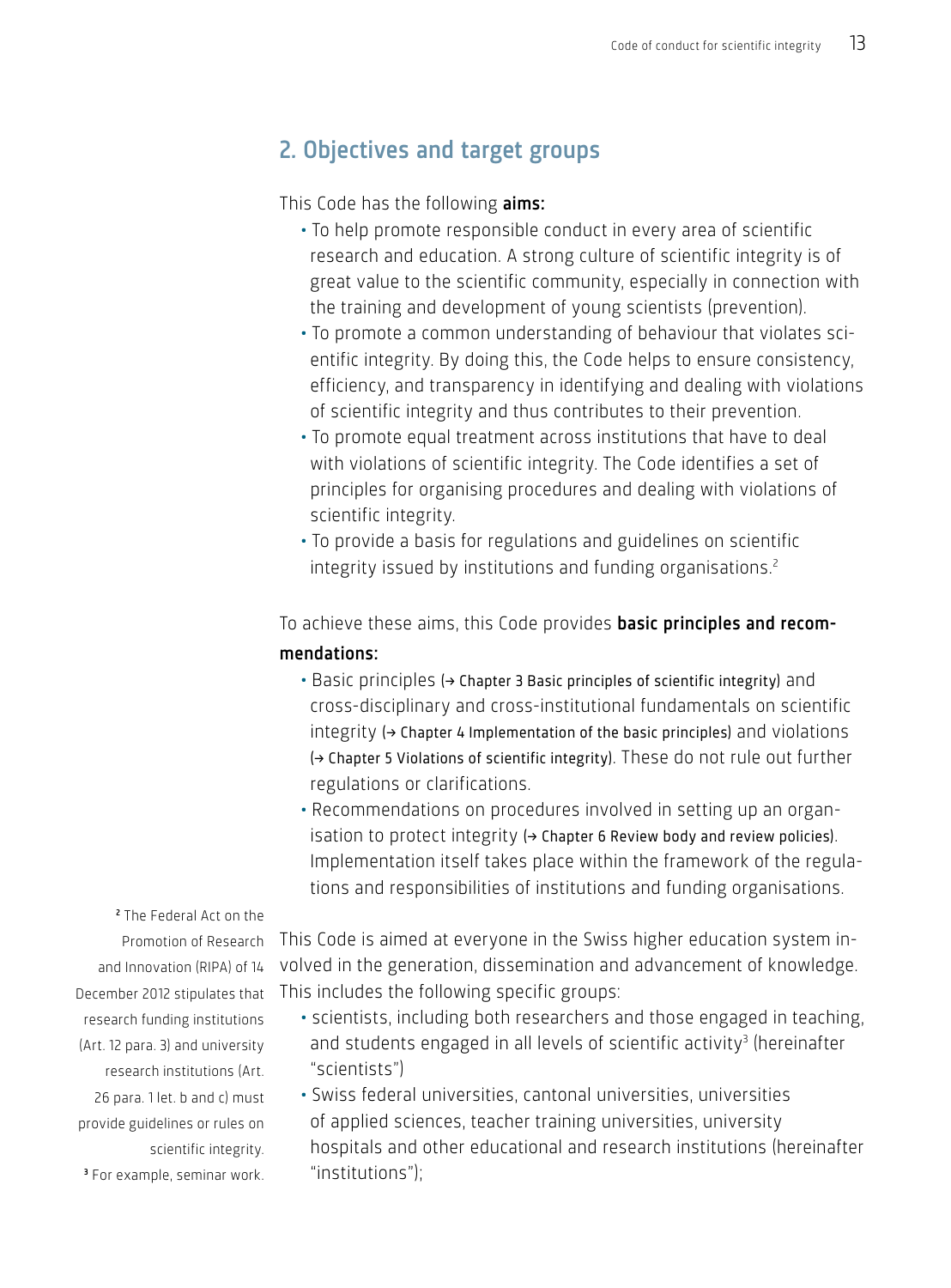• funding organisations such as the Swiss Academies of Arts and Sciences, the Swiss National Science Foundation (SNSF), and the Swiss Innovation Agency (Innosuisse) (hereinafter "funding organisations").

This Code provides a blueprint for the more specific internal rules drawn up by institutions and funding organisations. The Code is declared to be the applicable or supplementary standard for scientific collaborations. In particular, it also serves as a working basis for businesses and publishers in the scientific environment.

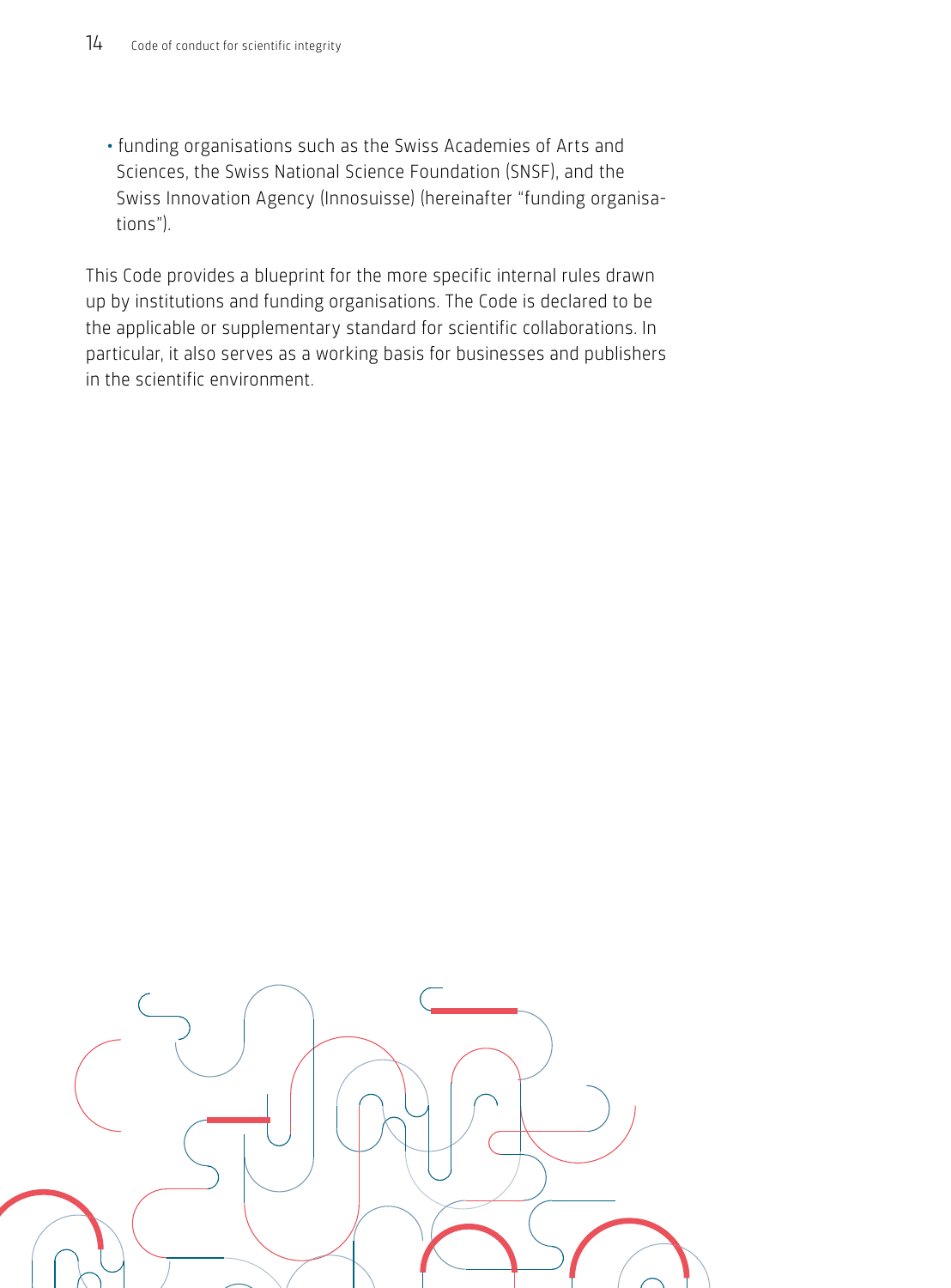# 3. Basic principles of scientific integrity

#### 3.1 Definition

Scientific integrity is based on the observance of fundamental principles and their many different contextual actualisations. These principles guide scientists in their research and teaching and help them to deal with the practical, ethical, and intellectual challenges they are likely to encounter. This code of conduct aims to promote appropriate attitudes and to help build a robust culture of scientific integrity that will stand the test of time.

Ethical scientific behaviour

- requires a commitment to the basic principles of reliability, honesty, respect, and accountability (→ 3.2 Basic principles of scientific integrity) and
- complies with the actualisations of these basic principles within a specific frame of reference.

The concretisation of these basic principles is often discipline-specific and may be referred to as **good scientific practice**. This may include, for example, guidelines on study design, citation rules, and good practices in publication and authorship. Similar standards have been defined by (inter)national professional associations, academies, institutions, or their departments and faculties; these standards are considered binding and good scientific practice by their scientific communities. All these texts contribute to the definition of scientific integrity.

This Code describes the basic cross-disciplinary principles of scientific integrity and their implementation.

#### 3.2 Basic principles of scientific integrity

The principles of scientific integrity are effectively summarised in *The European Code of Conduct for Research Integrity* (ALLEA, 2017).4 ALLEA's code of conduct served as the basis for the four basic principles of this Code. These principles are consistent with the guiding principle of scientific duty of care and apply unconditionally and to all disciplines:

4 All European Academies (ALLEA) (2017) *The European Code of Conduct for Research Integrity*, https://allea.org/ code-of-conduct/ (accessed 3 Dec. 2020).

• RELIABILITY in ensuring the quality of research and teaching in order to maximise the credibility of, and trust in, science. Reliability is reflected in particular in the design, methodology, and analysis of research; it involves both transparency and traceability.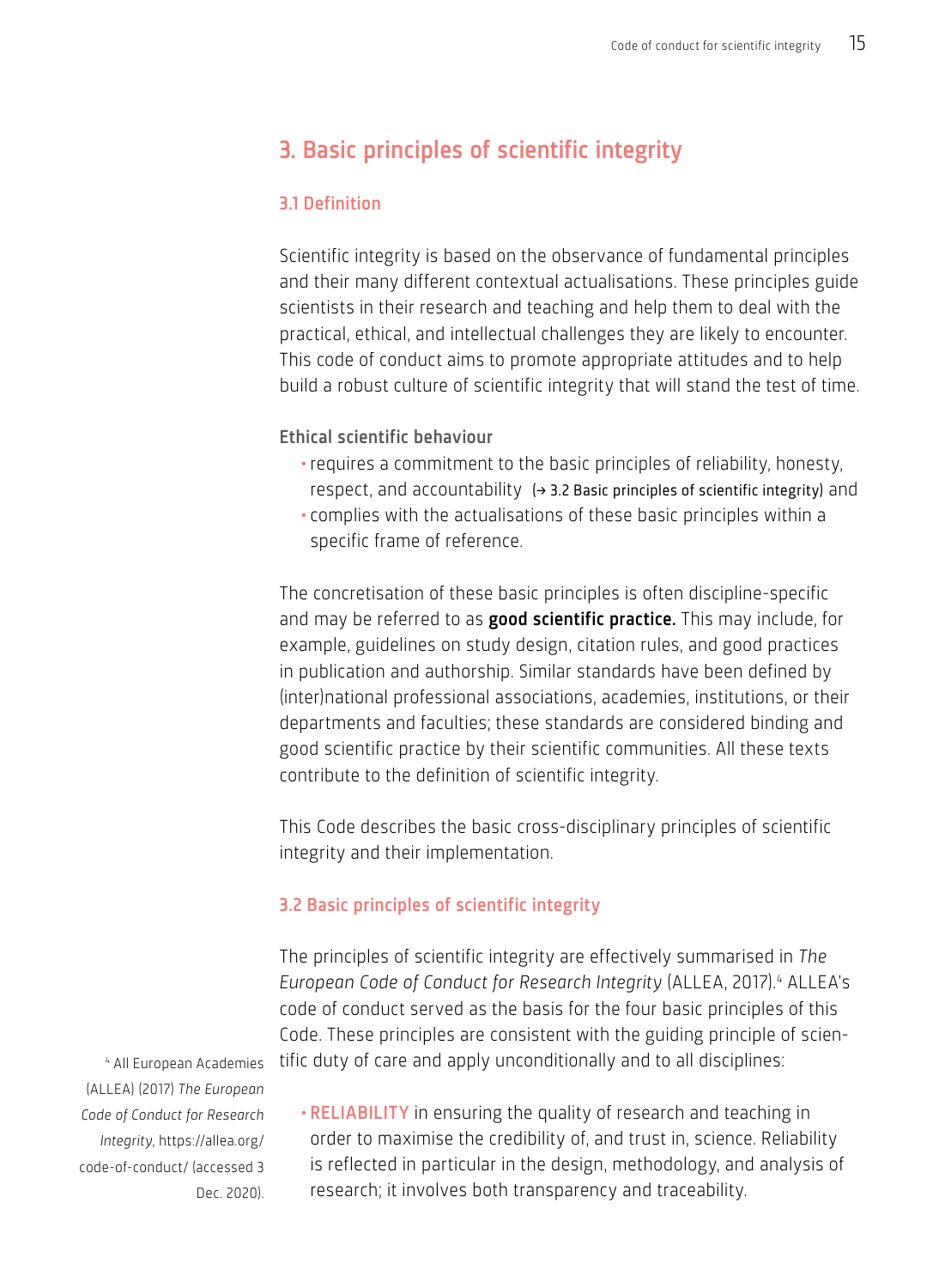- HONESTY in developing, designing, undertaking, reviewing, reporting and communicating research and teaching activities. These activities should be carried out in a transparent manner with a view to achieving maximum impartiality.
- RESPECT for colleagues, students, study and research participants, society, our cultural heritage, ecosystems and the environment. Due consideration should be given to the diversity and life experience of all persons involved.
- ACCOUNTABILITY for research from an idea to its valorisation and transfer – and for its administration and organisation as well as for training, supervision, mentoring, and the careful use of resources.

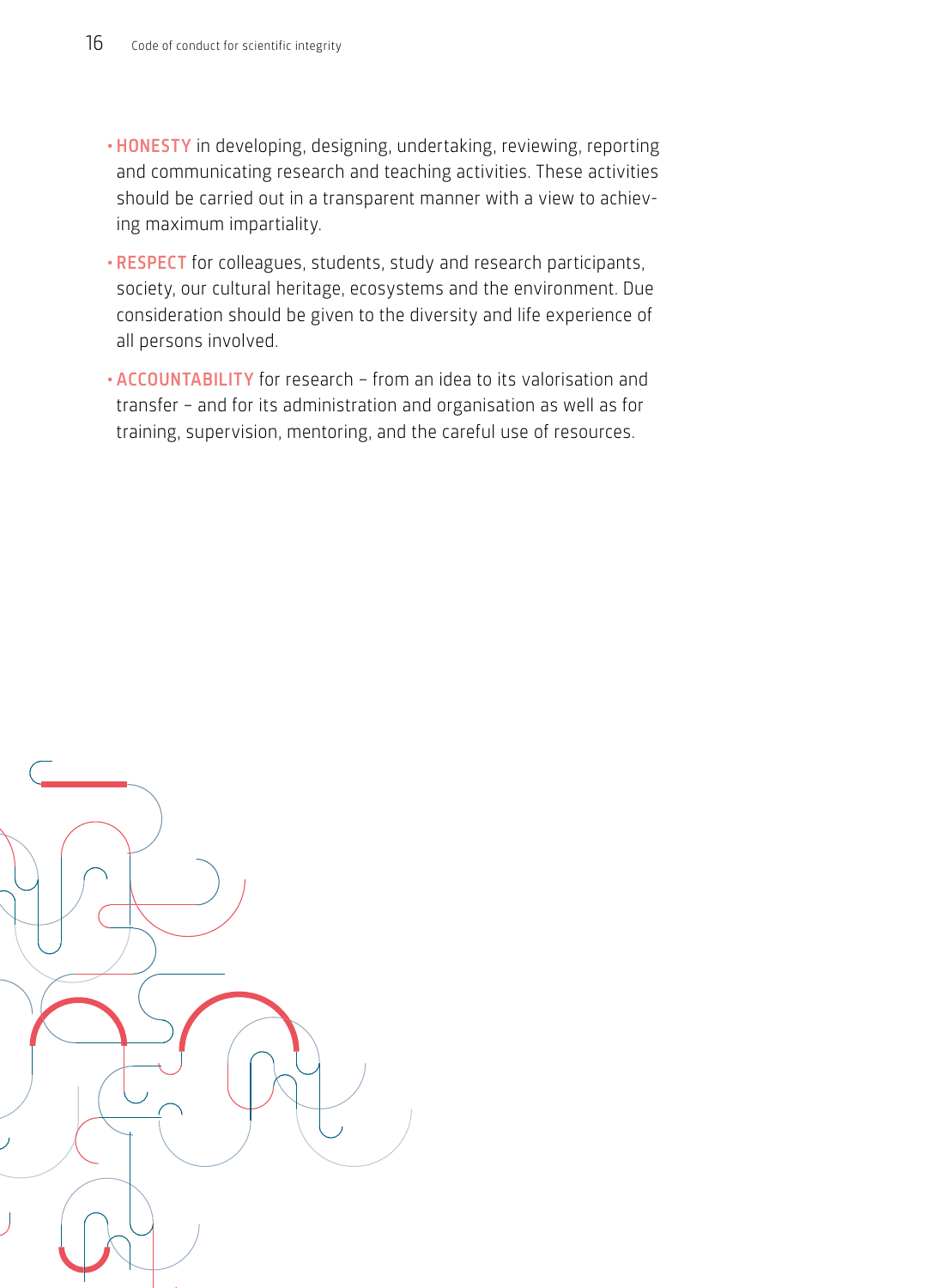# 4. Implementation of the basic principles<sup>5</sup>

The basic principles of scientific integrity (→ Chapter 3 Basic principles of scientific integrity) should be put into practice by defining standards.6 These standards encourage a culture of scientific integrity.

#### 4.1 Fundamentals and structures $^7$

- Institutions and funding organisations have a responsibility to ensure that all the fundamental principles of scientific integrity form an integral part of their culture. They should therefore establish an integrity unit (→ 6.1 Preliminary observation) with a remit to raise awareness, hold training courses, and provide access to information such as regulations.
- Institutions, funding organisations, and scientists are obliged to incorporate the basic principles into the teaching, training, and professional development of all students and scientists at each stage of their career. Scientific integrity is a fundamental part of education and training.
- Institutions and funding organisations need to demonstrate a commitment to transparent, honest, moral, and ethical procedures when dealing with appointments, promotions, and commissions and when selecting committee members.<sup>8</sup>
- Institutions and funding organisations need to have in place swift and transparent procedures for investigating possible violations of scientific integrity and, if necessary, involve an appropriately authorised specialist body (→ Chapter 6 Review body and review policies).
- Institutions and funding organisations should ensure that they have an appropriate and transparent catalogue of sanctions at their disposal. If scientific misconduct is proven during a review procedure, it will be sanctioned with due consideration for proportionality and non-discrimination and, where necessary, in coordination with other institutions and funding organisations with which the person concerned is associated.

#### August 2020) can help in the 4.2 Institutional collaboration<sup>9</sup>

• Scientific work often involves the participation of several different partners – for example, inter-faculty or inter-institutional collaborations, (inter)national research consortia, or activities with external partners such as funding organisations or other public or private partners. In any collaboration, all partners have a shared responsibility for the integrity of the research.

<sup>5</sup>Some of the descriptions and content of this Code are based in part on *The European Code of Conduct for Research Integrity* (hereinafter "ALLEA (2017)").

6 Toolkits such as those available at www.rri-tools.eu or https://irafpa.org/ (accessed implementation of the basic principles.

<sup>7</sup> Based on ALLEA (2017), "2.1 Research environment". <sup>8</sup>See 6.4.9 Data exchange <sup>9</sup>Based on ALLEA (2017): 2.6 Collaborative working.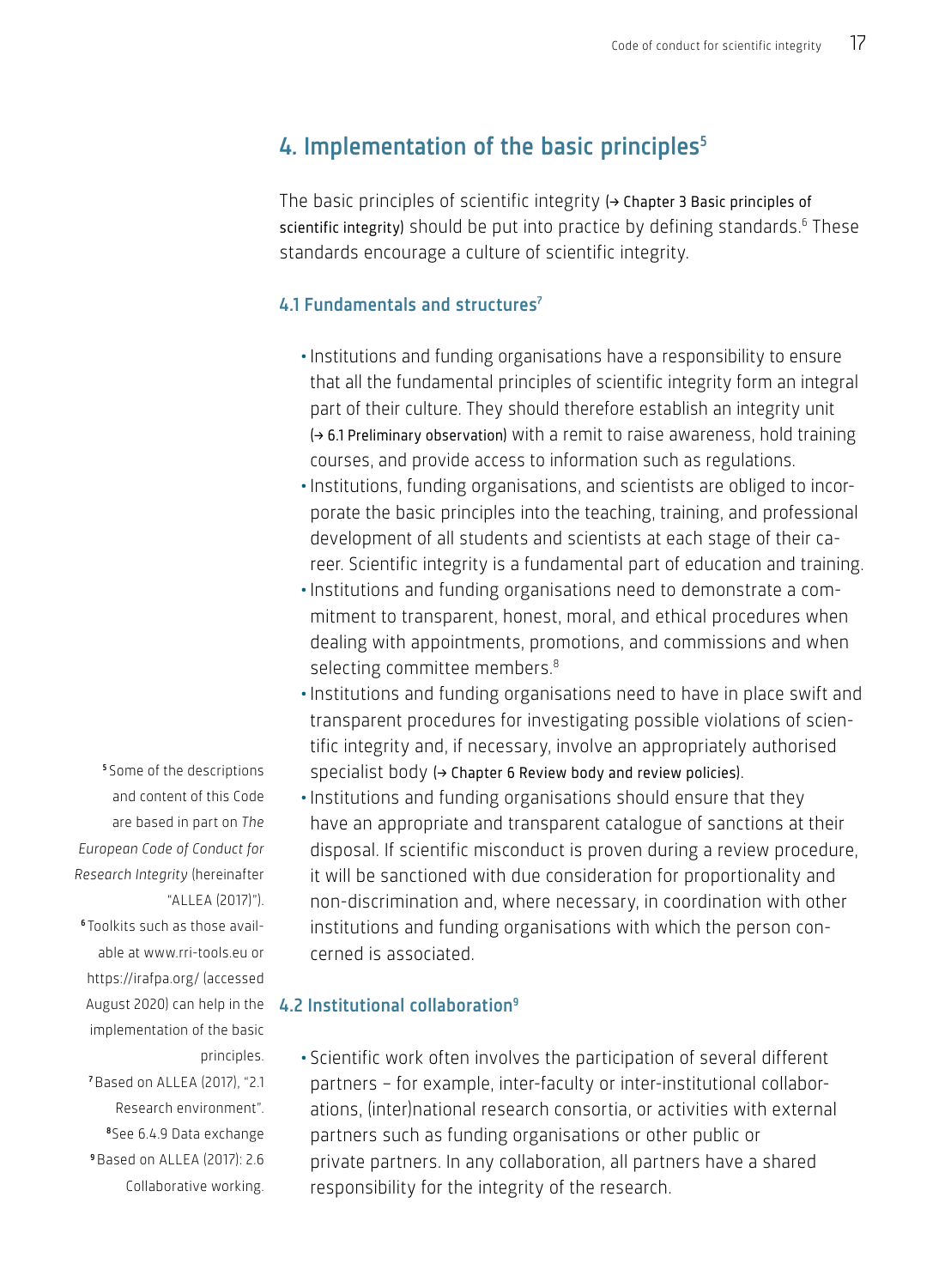- At the beginning of their collaboration, partners should agree (ideally in writing) on the rules and regulations on scientific integrity that will apply, including how to deal with possible cases of misconduct, how to protect the intellectual property of the collaborators, and how to handle conflicts.
- Different partners may follow different codes and/or procedures. In such cases, this Code may be used as a reference. The implementation of parallel procedures should be avoided whenever possible; however, multiple sanctions of the same act of misconduct may be appropriate due to individual constellations and responsibilities.

#### 4.3 Publication and dissemination<sup>10</sup>

- All partners in a research collaboration are normally informed and consulted in advance about all the possible publication formats for the research findings (incl. social networks and non-traditional publication formats) as well as the procedures for submission and revision. These include, in particular, the procedure for dealing with preprints.
- Scientists, institutions, and funding organisations are responsible for ensuring that all contracts or agreements contain appropriate and proportionate intellectual property clauses and other rights to the research work. Scientists will observe the guidelines issued by institutions and funding organisations.
- Unless otherwise agreed, scientists should commit to making their work available to a wide audience as soon as possible in accordance with the Open Science principle.
- If research findings turn out to be unreliable or incorrect, authors or editors must publish corrections or withdraw their papers.
- Scientists should consider publishing negative research results (in an appropriate format)<sup>11</sup> if it contributes to an efficient use of resources or appears to be advisable for ethical reasons.

#### 4.4 Authorship<sup>12</sup>

• An author is someone who has made a significant personal contribution to the planning, implementation, quality, and, where necessary, revision of a piece of scientific research.<sup>13</sup> The question of materiality should be assessed on a case-by-case basis. What is considered "significant" could include hard work and diligence or an "act of insight" (e.g., a consequence of knowledge, experience, originality, etc.).14 The authorship of teaching and educational materials should also be recognised as a scientific achievement.

<sup>10</sup> Based on ALLEA (2017): 2.7 Publication and dissemination. <sup>11</sup> Negative results are results that do not support the hypothesis or do not allow the research objective to be achieved because no results are available or they cannot be interpreted. These are also important and, like positive outcomes, contribute to our knowledge of the research topic.

<sup>12</sup> Based on ALLEA (2017): 2.7 Publication and dissemination, and Swiss Academies of Arts and Sciences (2013): Authorship of scientific publications.

<sup>13</sup> Based on ALLEA (2017): 2.7 Publication and dissemination, and Swiss Academies of Arts and Sciences (2013): *Authorship of scientific publications.*

<sup>14</sup> The latter is usually rated more highly, even though it may have taken less time. See also Swiss Academies of Arts and Sciences (2013): *Authorship of scientific publications,* p.18.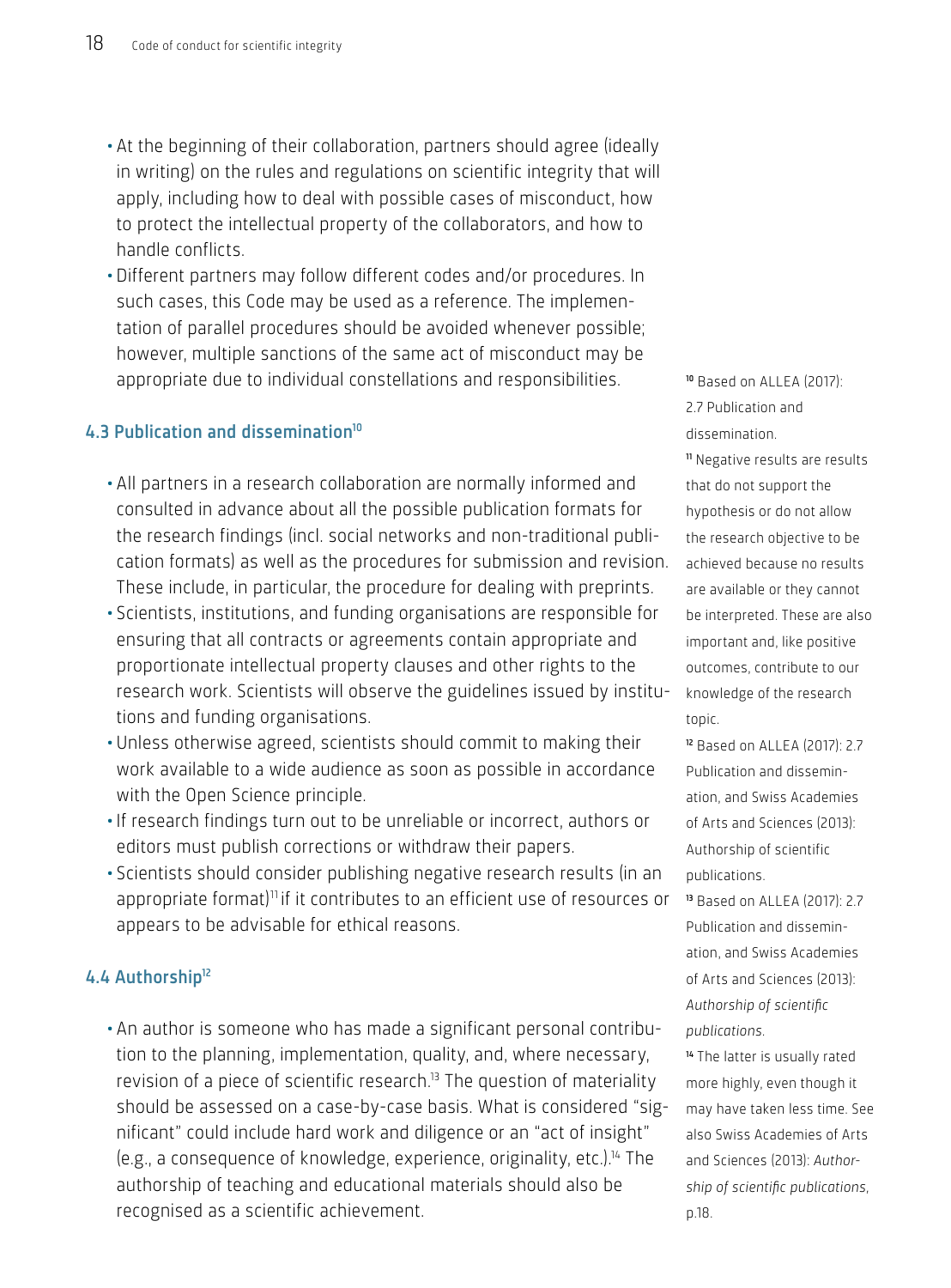- Authorship does not derive merely from a person's role. A purely financial contribution or position of superiority does not of itself entitle an individual to authorship.
- Scientific integrity requires transparency about the contributions that all authors have made to a project. Authorship, the order in which the authors are listed, and an acknowledgement of specific contributions made to a publication<sup>15</sup> must be clarified prior to submission.
- When there is more than one author, the order in which the authors are listed should be guided by the value of their contributions and is subject to discipline-specific rules or practices on the role of the first and last author. If a different order is chosen, it must be identified by means of appropriate remarks.
- As a rule, all the authors are responsible for the entire content of a publication, unless partial authorship can clearly be ascribed.
- Authorship should be clarified by the parties involved as soon as possible and settled at the latest when the value of the expected contribution of each member of the team becomes clear. The rules should be explained transparently and implemented fairly during the project.
- If questions about authorship cause disagreement, institutions and funding organisations provide a procedure for conflict resolution.

- Research data<sup>16</sup> must be stored appropriately and in compliance with the relevant regulations to ensure their reproducibility and/or verifiability (depending on the discipline), reliability, and accuracy. Institutions and funding organisations should provide or enable access to a storage infrastructure for these data.
- Institutions and funding organisations should communicate their data management requirements and comply with the FAIR principles<sup>17</sup> of stewardship inspired by the concepts of Open Data and Open Science.
- Scientists should adhere to the FAIR principles when making their research data available, provided that there are no rights (such as copyright, data protection, or contractual rights) preventing publication.
- If research data or data sources cannot be disclosed or made accessible either immediately or after a certain period of time,<sup>18</sup> it must still be possible – as long as there are no important reasons to the contrary – for research results to be verified. Persons and institutions entitled to receive research data or data sources are responsible for their safekeeping and/or, where necessary, their destruction.

digitale Forschungswelt' als 4.5 Data management ideally be brief and precise – for example, "Prof. X designed the project, Dr Y collected the raw data and created the graphics, Z carried out the experiments, and A was responsible for preparing and evaluating the survey". <sup>16</sup>Research data refers to (digital) data that, depending on the context, are the subject of a research process or are produced during a research process (cf. Kindling, M. and Schirmbacher, P. (2013) "'Die Gegenstand der Forschung" ("The 'digital research world' as the subject of research"), Information: *Wissenschaft & Praxis* 64 (2–3), pp. 127–136; cf. https://www.forschungsdaten. org/index.php/).

15 Acknowledgements should

 <sup>17</sup>FAIR = findable, accessible, interoperable, and reusable (cf. Wilkinson et al. (2016) "The FAIR Guiding Principles for scientific data management and stewardship", *Scientific Data* 3, doi:10.1038/sdata.2016.18). 18Notably for reasons of confidentiality, data and personal privacy, intellectual property rights, and security.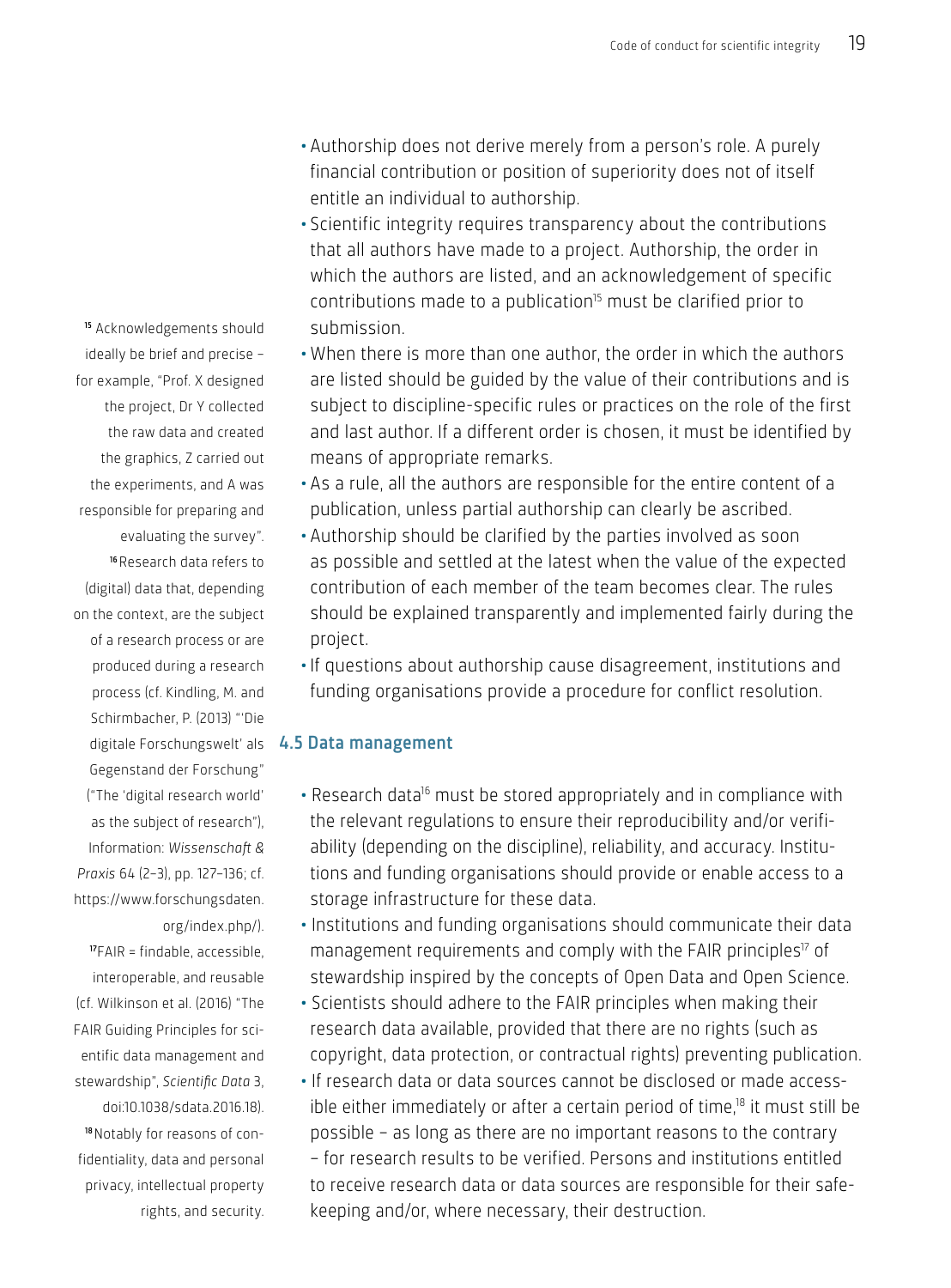#### 4.6 Assessment and evaluation19

- Institutions and funding organisations should have regard for objectivity and impartiality when selecting reviewers.
- Scientists also undertake other roles and participate in professional reviews, audits, and expert evaluations in the scientific community.
- Scientists should review and evaluate submissions for publication, funding, appointments, promotions, or awards in a transparent and accountable manner. They should make a commitment to objectivity, impartiality, and confidentiality and to the disclosure of any conflicts of interest. They should also take these requirements into account if they are involved as a publisher.
- Scientists must respect the confidentiality and intellectual property of unpublished ideas, data, and interpretations.

#### 4.7 Research process<sup>20</sup>

- Researchers should design, undertake, analyse, document, and publish their research with care and with an awareness of their responsibility to society, the environment, and nature.
- Researchers should treat people, animals and research subjects with respect and care and in keeping with legal, ethical, and discipline-specific rules.
- Researchers are obliged to proactively recognise and consider possible harms and risks in connection with their research work and to take appropriate precautionary measures. This is especially true for dual use research of concern.<sup>21</sup>

#### 4.8 Private funding<sup>22</sup>

Science is not funded exclusively by public money. Private contributions may also help expand research and teaching, including providing the necessary infrastructure. The following principles should be borne in mind:

- The autonomy and independence of the institution and funding organisation must remain unaffected.
- The freedom to teach and to conduct research and the freedom to choose research methods and publications should be guaranteed.

<sup>19</sup>As per ALLEA (2017) "2.8 Reviewing, evaluating and editing". <sup>20</sup>As per ALLEA (2017) "2.3 Research procedures". <sup>21</sup> In view of its increased risk potential, the life sciences define dual use research of concern as follows: "Research that, based on current understanding, can be reasonably anticipated to provide knowledge, information, products, or technologies that could be directly misapplied to pose a significant threat with broad potential consequences to public health and safety, agricultural crops and other plants, animals, the environment, materials, or national security". Swiss Academies of Arts and Sciences (2017) *Misuse potential and biosecurity in life sciences research*, p.10. <sup>22</sup>As per ETH Zurich (2014) *ETH Zurich code of conduct on dealing with contributions.*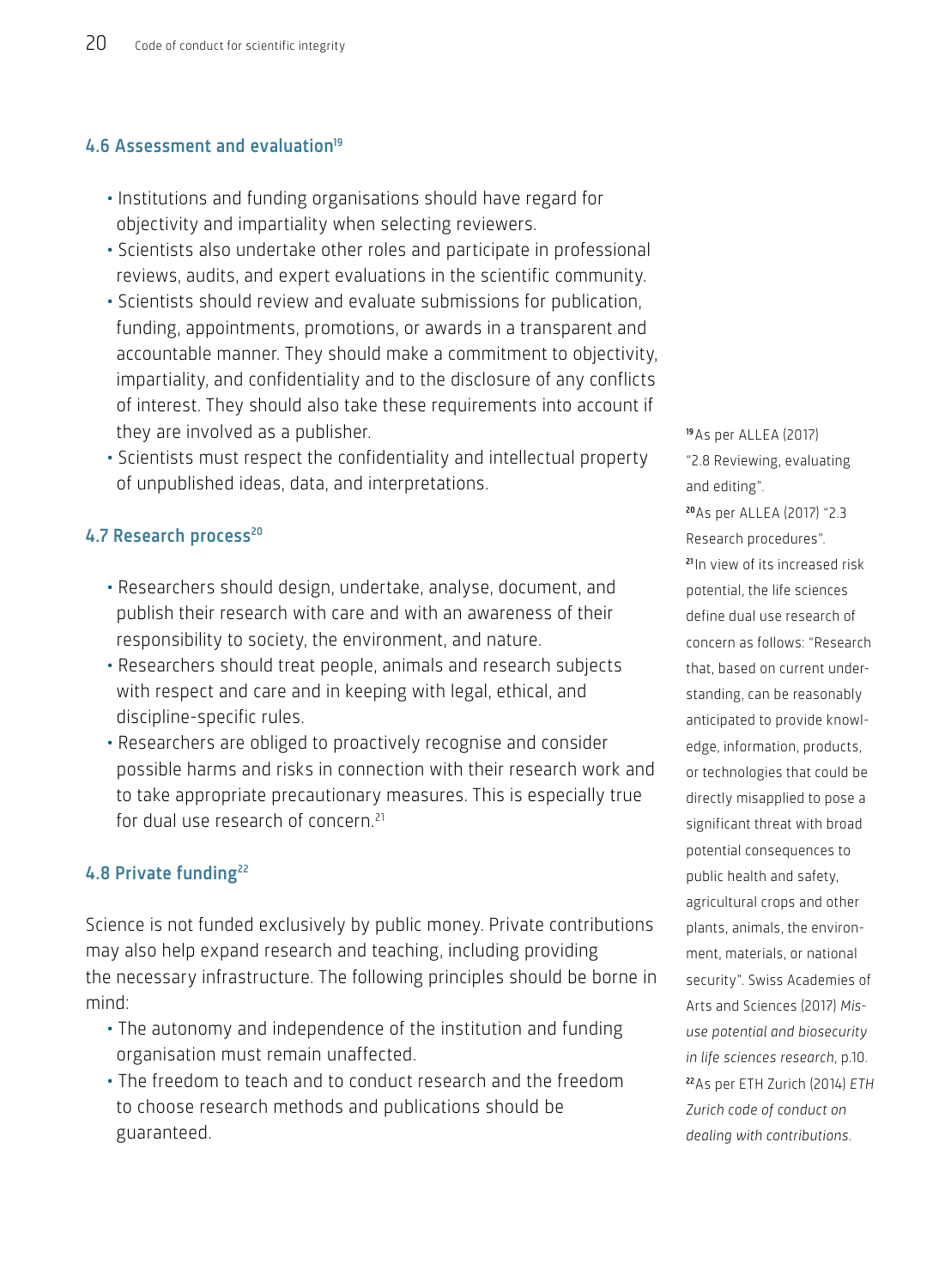- A donation should be clearly documented in writing in a contract with the donors. Any requirements or conditions must be specified precisely and exert no influence whatsoever on the research results. The authority for personnel and procurement decisions remains with the institution or funding organisation receiving the grant.
- The origin of donations must be known, and any donation (although not necessarily the identity of the donor) must be disclosed in the context of the publication. The acceptance of donations must not lead to conflicts of interest.

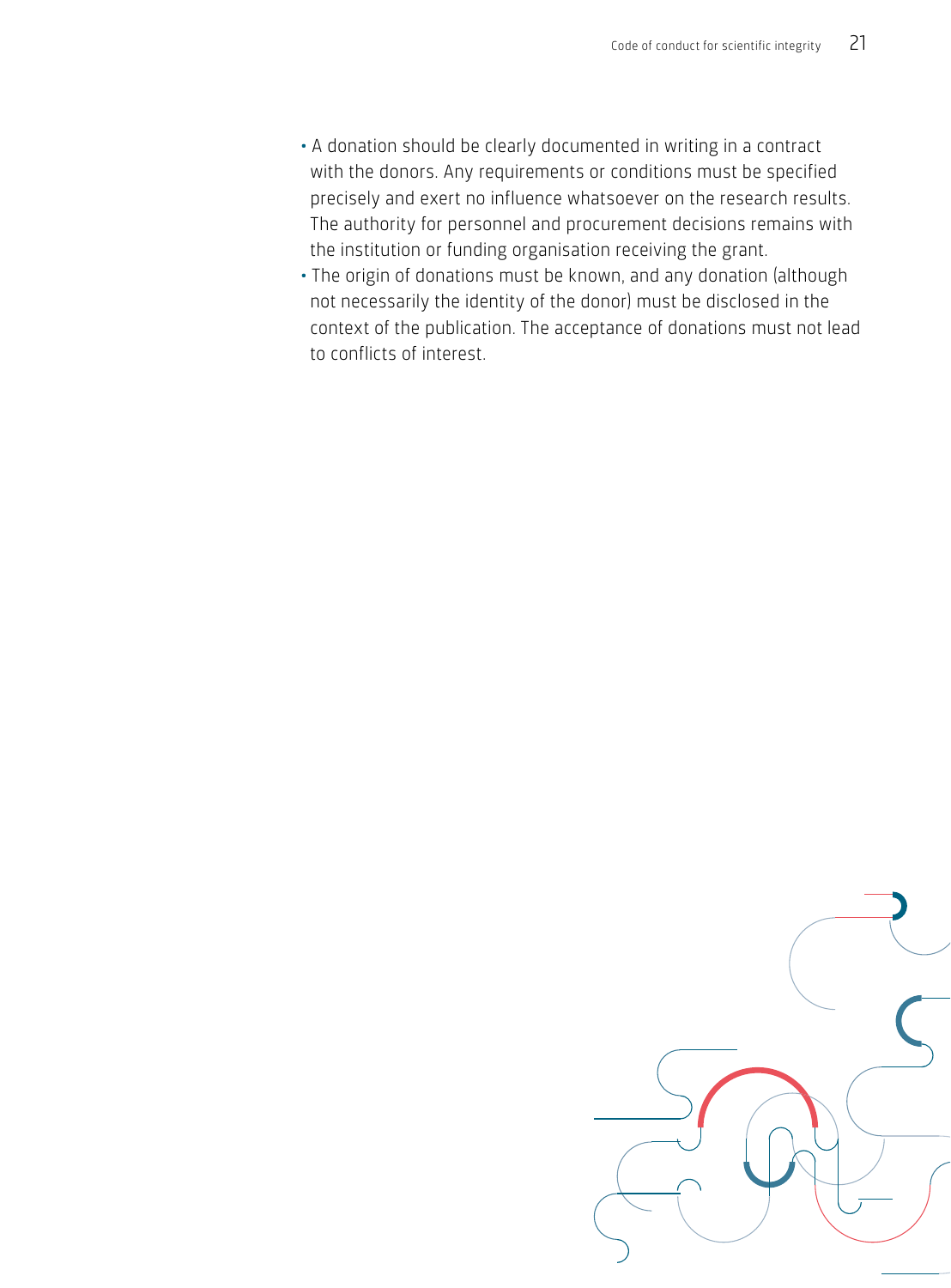# 5. Violations of scientific integrity

#### 5.1. Legal classification

Violations of scientific integrity (hereinafter "scientific misconduct") can violate a number of different standards: legal standards (such as data protection and personal rights, intellectual property rights, unfair competition rights, and the norms of civil and criminal law), the basic principles of scientific integrity described previously (→ Chapter 3 Basic principles of scientific integrity and Chapter 4 Implementation of the basic principles), and discipline-specific standards of good scientific practice.

There are, however, other ways in which research and teaching can endanger or destroy values, harm the public interest or human dignity, use resources unsustainably, or provide knowledge that represents a threat to humanity and the environment. Standards cannot eliminate these dangers. The responsibility of science extends beyond described cases of scientific misconduct. Scientific misconduct runs the whole gamut from negligence to wilful misconduct.<sup>23</sup> For example, both incitement and complicity24 are also considered misconduct.

The violations described below relate to the basic principles of scientific integrity and their implementation (→ Chapter 3 Basic principles of scientific integrity and Chapter 4 Implementation of the basic principles).

#### 5.2. Understanding the concept of violation

#### 5.2.1 Preliminary observation

Scientific misconduct can take a variety of forms. The descriptions of scientific misconduct that follow are based on descriptions in other similar codes.25 An act of misconduct may comprise several violations.

Other comparable behaviours, while not explicitly described here, may also qualify as scientific misconduct.

#### 5.2.2 Fabrication

Fabrication is stating, recording, or otherwise representing non-existent data, principles, or results. It includes quoting incorrectly or misleadingly from works or alleged works by third parties.

<sup>23</sup>A person is negligent if they act recklessly and incompetently and in doing so ignore or fail to consider the consequences of their actions. Where particular standards demand certain conduct, the degree of care that needs to be taken is largely determined by these regulations (Decisions of the Swiss Federal Supreme Court (BGE) 135 IV 56). <sup>24</sup>Swiss Academies of Arts and Sciences (2008) Integrity in scientific research: Principles and procedures. <sup>25</sup>Swiss Academies of Arts and Sciences (2008) Integrity in scientific research: Principles and procedures and ALLEA (2017) The European Code of Conduct for Research Integrity.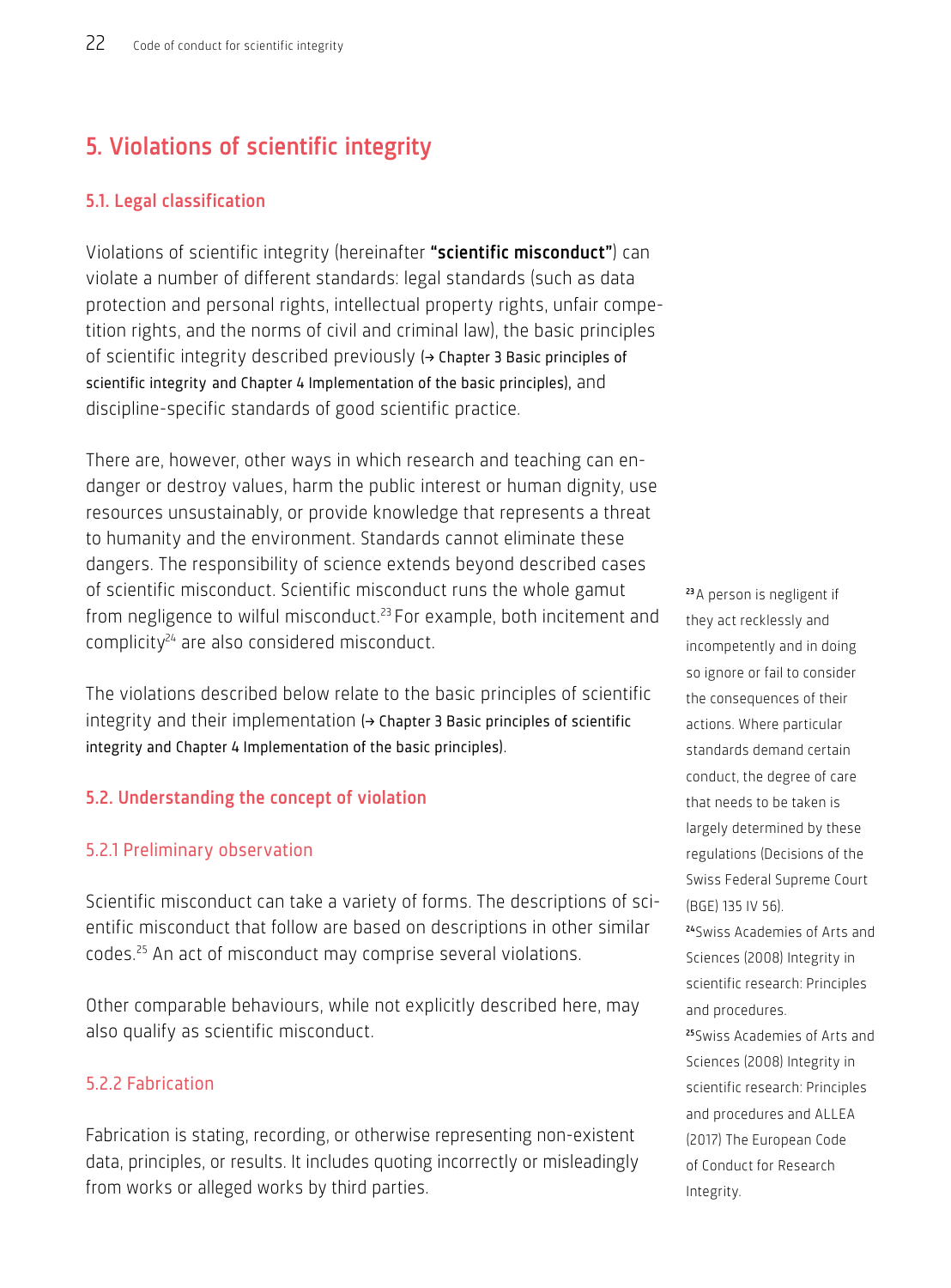### 5.2.3 Falsification

Falsification is the unfair, intentional, or reckless manipulation of research materials, tools or procedures. This manipulation may include the dishonest alteration, emphasis, omission or deletion of data or results and their presentation. Deliberately misinterpreting research results also amounts to falsification.

#### 5.2.4 Plagiarism

Plagiarism refers to situations in which a person's own work cannot be sufficiently distinguished from his or her previous work or the work of another person.

According to this Code, the following behaviours would be classed as plagiarism:

- using other people's work (including unpublished sources), ideas (including structure), or formulations without giving proper credit to the original source;
- using other people's work with slight adaptations or translations without acknowledging the original source;
- reusing substantial parts of one's own work from scientific publications and research proposals as well as from non-published sources without correct indication of the sources or indication of the participation of third parties in one's own proposals and work ("self-plagiarism");
- reusing co-authored publications without proper acknowledgement of the source.

#### 5.2.5 Misconduct pertaining to authorship<sup>26</sup>

<sup>26</sup>Swiss Academies of The following behaviours concerning the naming and sequencing of Arts and Sciences (2013) authors are examples of scientific misconduct:

- claiming authorship without having made a significant contribution to the work (including research proposals);
- failing to mention persons whose scientific work has made a significant contribution to the publication or disparagement of their contribution;
- giving a sequence of authorship that does not adequately reflect the extent of each person's contribution (discipline-specific).<sup>27</sup>

*Authorship of scientific publications.* 27See also Swiss Academies of Arts and Sciences (2013) *Authorship of scientific publications,*  3.4 f.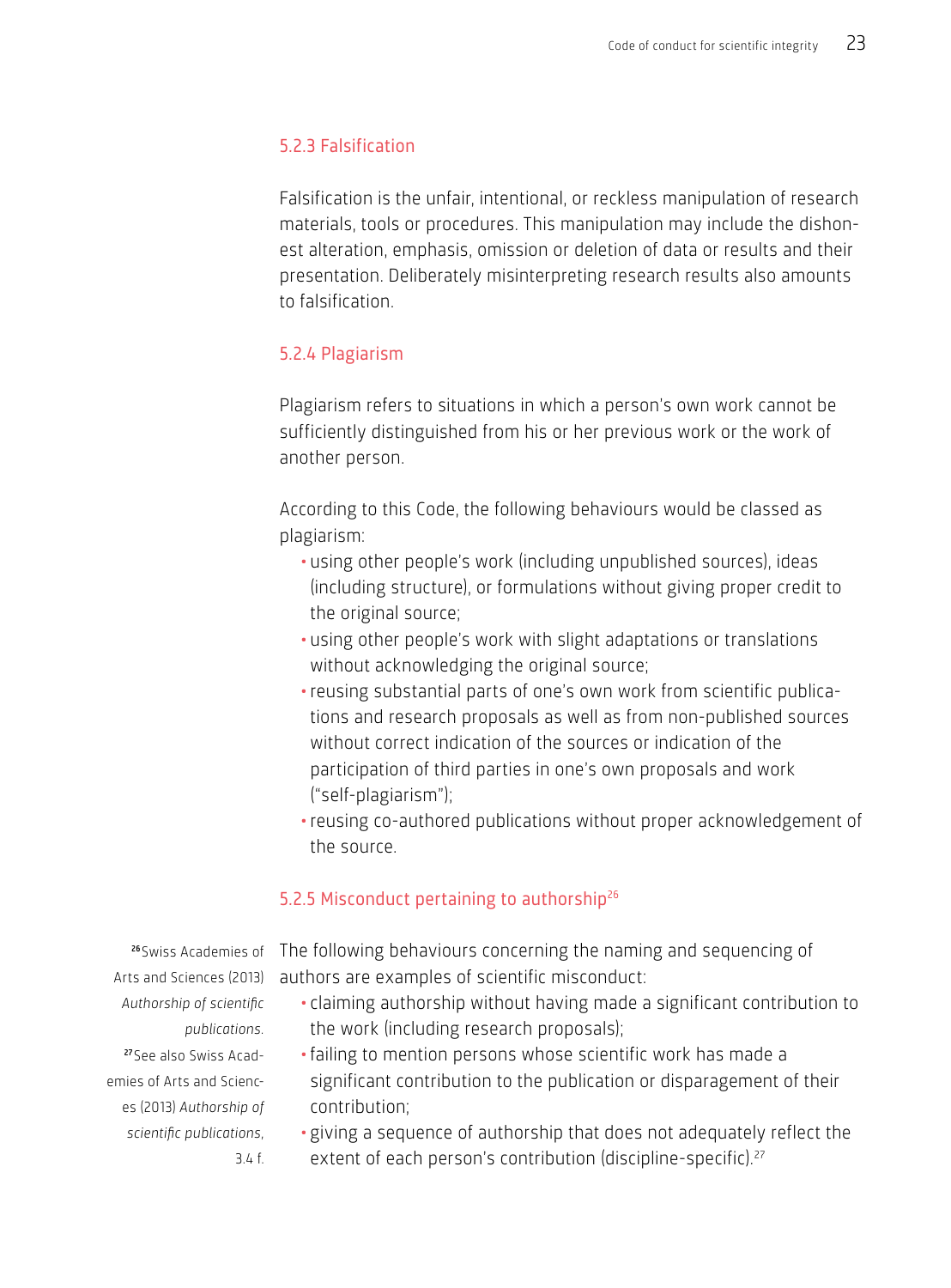#### 5.2.6 Incorrect publication lists

The following behaviours related to incorrect information in publication lists are examples of scientific misconduct:

- providing information in publication lists that deviates from the actual published information or is misleading;
- giving false or misleading information about the publication status of one's own work.28

#### 5.2.7 Improper handling of data and research materials

The following behaviours related to the handling of data or materials are examples of scientific misconduct:

- omitting or withholding data and data sources;
- obtaining and processing personal data without obtaining informed consent;29
- copying, passing on, or using data without authorisation;
- insufficient pseudonymisation/anonymisation of data;
- violating disclosure obligations (→ 4.5 Data management);
- storing data inadequately;
- violating the obligation to retain data (→ 4.5 Data management) or materials, such as disposing data and materials before the expiry of a mandatory retention period.

#### 5.2.8 Misconduct in collaborative projects

The follow behaviours in connection with collaborative projects are examples of scientific misconduct:

- neglecting one's duty of care and supervision;
- abusing a management function to instigate, encourage, or cover up violations of scientific integrity;
- harming, delaying, obstructing, or denigrating the research of others within or outside one's own research group;
- obstructing collaboration by withholding research results;
- refusing to allow authorised persons to examine research data and results;
- breaching confidentiality and discretion obligations;
- displaying any form of harassment or discrimination, especially when based on cultural, socio-demographic, or other personal characteristics or professional backgrounds.

<sup>28</sup> For example, stating "publication in print" when a manuscript has not yet been accepted.

<sup>29</sup>Informed consent is the process through which a researcher obtains and maintains the permission of a person or a person's authorised representative to participate in a research study (source: University of Southern California, "Research Guides", https://libguides.usc. edu/writingguide/informedconsent, accessed 4 June 2020).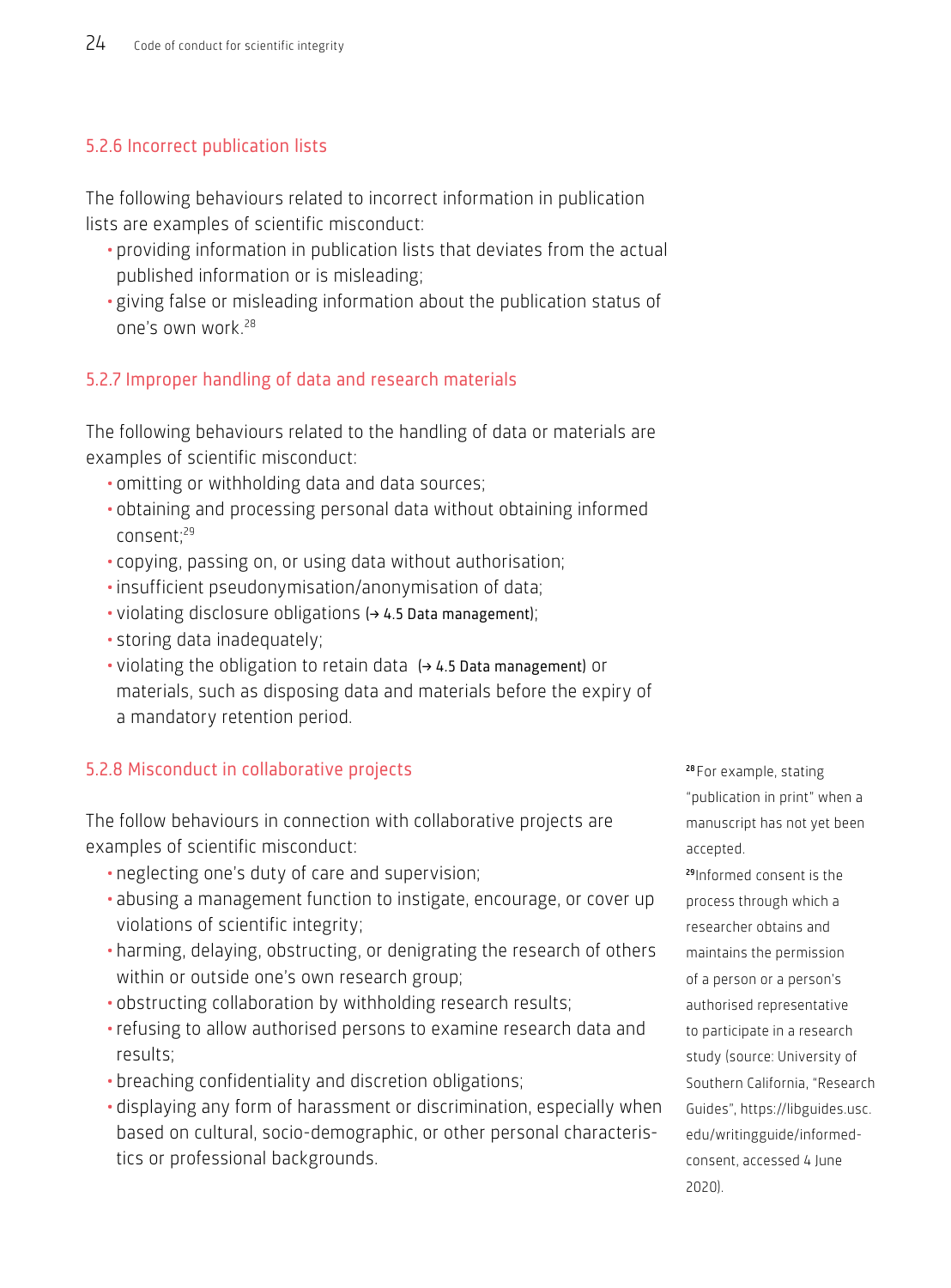#### 5.2.9 Misconduct in connection with expert reports and peer reviews

The following behaviours in connection with expert reports and peer reviews are examples of scientific misconduct:

- writing scientific opinions without clarifying whether relevant knowledge of a narrow subject area is existent;
- writing scientific opinions and peer reviews that are not well informed, factual, or appropriate;
- failing to disclose conflicts of interest or other potential sources of bias;
- unauthorised use or disclosure of confidential information obtained from material being reviewed;
- misappropriating ideas from material being reviewed.

#### 5.2.10 Misconduct in research misconduct proceedings

The following are examples of misconduct in connection with research misconduct proceedings:

- alleging a violation of scientific integrity without reasonable cause;
- concealing or minimising violations of scientific integrity committed by third parties;
- discriminating against persons who have reported scientific misconduct or against whom misconduct is suspected (presumption of innocence).

#### 5.2.11 Other forms of scientific misconduct

Other forms of scientific misconduct include:

- failing to adequately consider the expert opinions and theories that make up the current body of knowledge and making incorrect or disparaging statements about divergent opinions and theories;
- organising and conducting research without obtaining the necessary permits or agreements;
- providing false personal details about an individual and/or his or her curriculum vitae in the context of research and science and when obtaining third-party funding;
- unjustified and/or selective citation or self-citation;
- establishing or supporting journals or platforms lacking proper quality standards;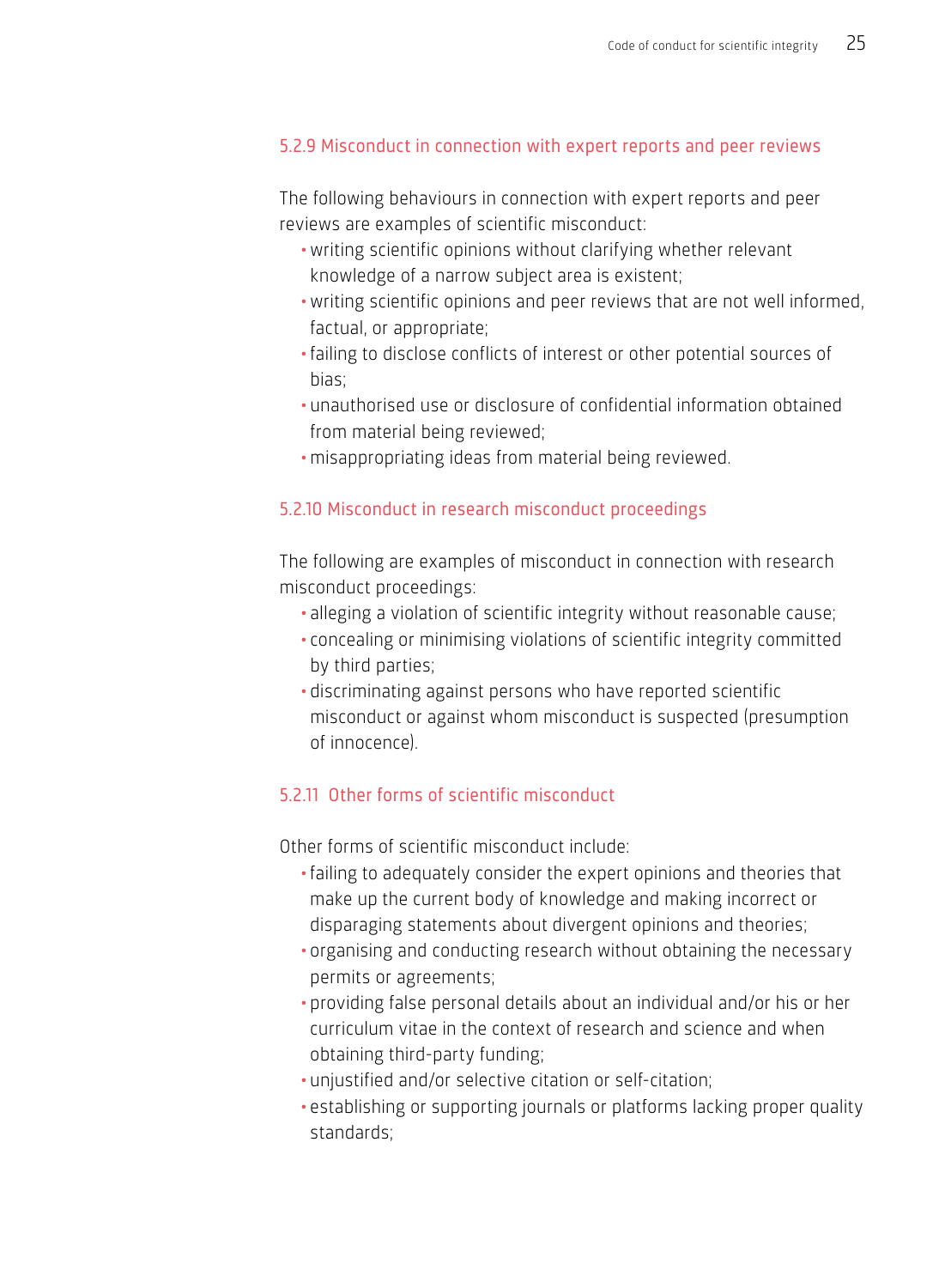- failing to consider and accept possible harm and risks in connection with research work (→ 4.7 Research process);
- enabling funders and sponsors to influence the independence of the research methodology or the reporting of research findings.

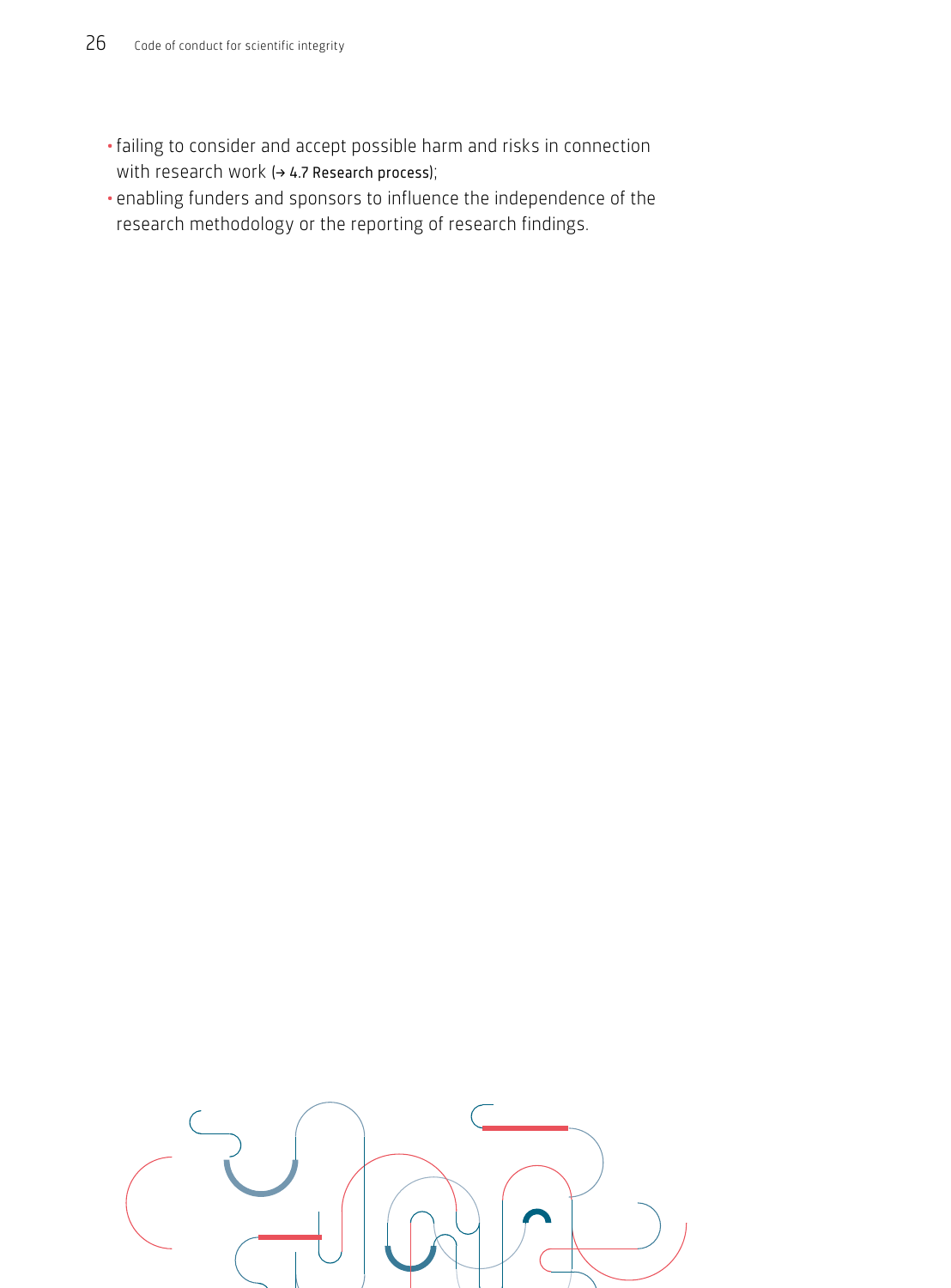# 6. Review body and review policies

#### 6.1 Preliminary observation

This chapter deals with policies and procedures for reviewing allegations of scientific misconduct.

The information about review bodies and procedures provided in 6.3 Review body are recommendations. The specific design of a review body and its procedures is the responsibility of the institution and funding organisation concerned. Responsibility for the work of these bodies may be shared by several institutions or funding organisations.

As explained in Chapter 5.1 Legal classification, scientific misconduct may violate certain statutory provisions as well as this Code and its concretisations. These violations will, if necessary, be investigated and punished by the courts or other competent authorities. Whenever possible, legal proceedings should be coordinated with proceedings for scientific misconduct (→ Appendix, I and II).

It is also recommended that institutions and funding organisations establish an integrity committee to promote scientific integrity. This committee should not be directly involved with the procedures or with the bodies involved in dealing with specific cases. It could, for example, compile and update regulations on scientific integrity, critically examine their implementation, and create opportunities for strengthening the culture of scientific integrity (training, exchange forums, etc.).

Institutions or funding organisations must publish full details of the responsibilities of each member of the integrity committee along with members' contact addresses.

#### 6.2 Competence

An alleged violation of scientific integrity should be investigated by the institution in which the violation has occurred and/or by the funding organisation affected by it.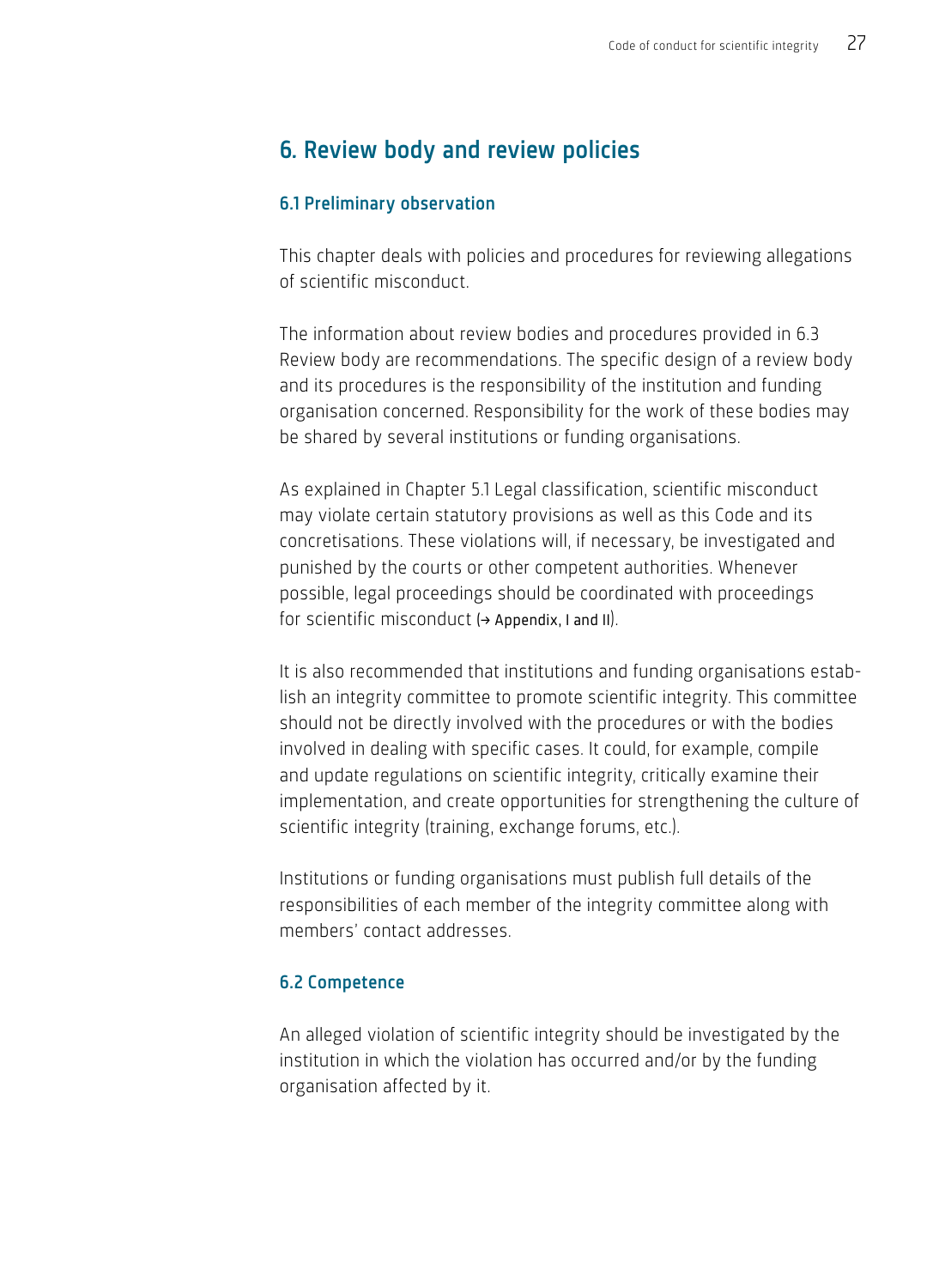#### 6.3 Review body

The recommended review body is expected to undertake the following tasks:

- advice and arbitration
- investigation
- decision-making
- complaints (appeals)

The individual tasks should be carried out by different bodies or persons (hereinafter "bodies") within organisations. How they are designated is a matter for the institutions and funding organisations concerned. Advice and arbitration are not considered to be a formal procedural step. They can, however, be a precursor to a review procedure.

#### 6.3.1 Advice and arbitration

Each institution or funding organisation should establish an advisory and arbitration body to deal with issues and disputes concerning scientific integrity.

The following principles apply when establishing such a body:

- The advisory and arbitration body should be independent and be appointed for an appropriate term of office.
- Advice and arbitration may be provided by persons who are part of a pool. As far as possible, diversity (including discipline, career level, and gender) should be sought in its composition.
- The advisory and arbitration body is obliged to maintain confidentiality. Reports on third parties should only be forwarded after consultation with the person seeking advice.
- If suspicions are raised that the person seeking advice may have committed scientific misconduct, he or she should be made aware of this.
- If the nature of the suspected misconduct is such that other legislation could apply (e.g., criminal offences → Appendix), the person seeking advice must be informed of this.
- The advisory and arbitration body may deal with minor cases by making appropriate recommendations or arranging appropriate measures.
- If the persons involved are unable to reach an agreement, they can request that the investigating body opens formal proceedings.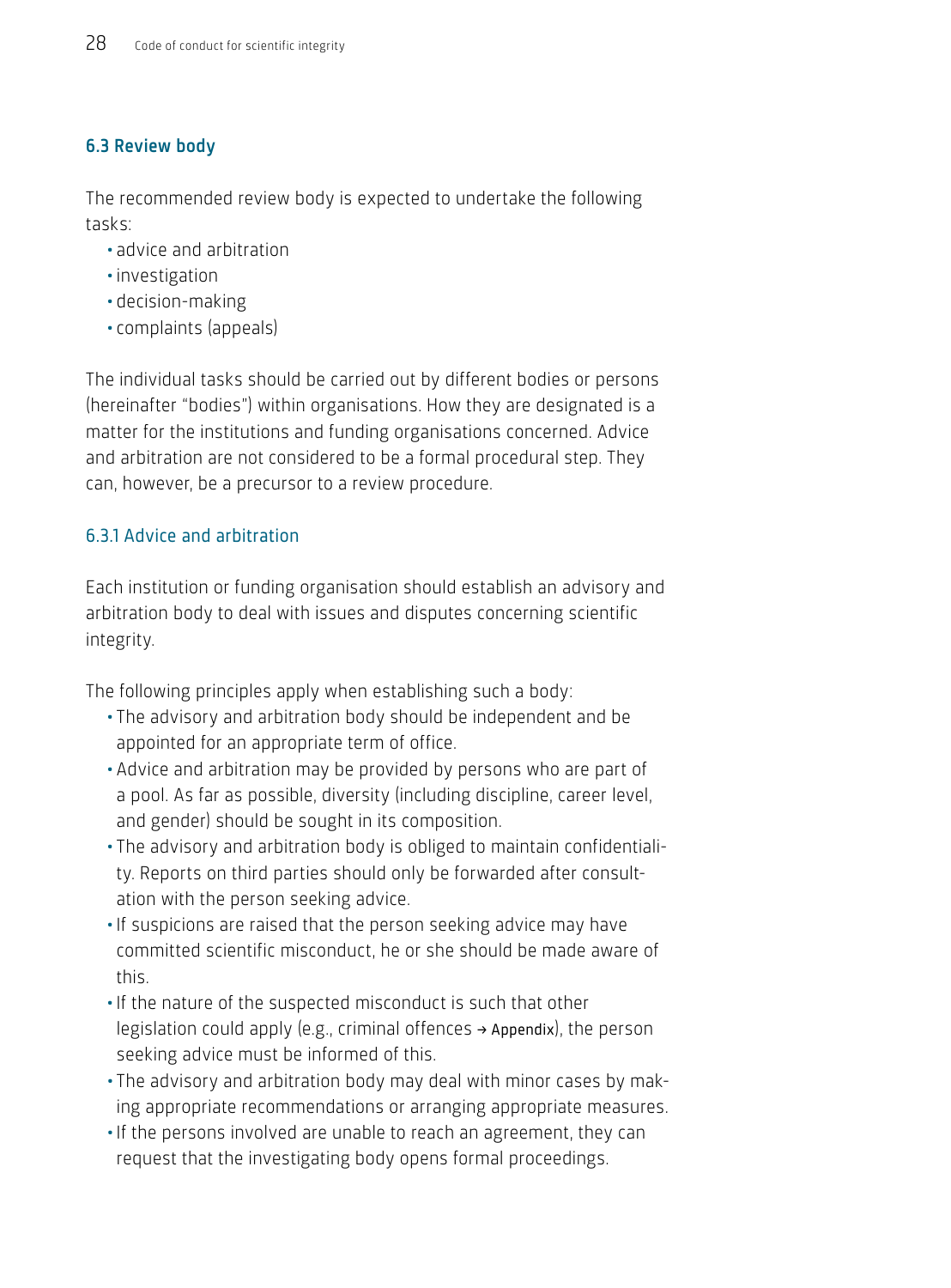#### 6.3.2 Investigation

Each institution or funding organisation should appoint an investigating body to look into suspected scientific misconduct. This body may be appointed on a case-by-case basis.

The following principles apply when appointing such a body:

- Experts from the discipline involved may be recruited to provide technical support.
- The investigating body will make its initial evaluation and take steps to secure evidence based on the applicable procedural law.
- If an allegation of scientific misconduct is found to have substance, the investigating body will open proceedings and inform the accused person.
- The investigating body allows the accused person to comment on the allegations and findings of the investigation, to submit evidence, and to request that further investigations are carried out into the matter.
- The investigating body should decide within a reasonable period of time whether scientific misconduct has occurred and make a recommendation to the decision-making body on the type and extent of sanctions to be taken.
- If the investigating body is unable to establish misconduct, it will discontinue the proceedings and inform the accused person and the decision-making body.
- The accused person may request that anyone with knowledge of the accusation is informed in an appropriate manner of the outcome of the investigation.

#### 6.3.3 Decision

Each institution or funding organisation should establish a body responsible for making decisions in cases of scientific misconduct. Members of this body will normally be recruited from the highest management level of the institution or funding organisation. When this is not the case, the senior management of the institution or funding organisation should be informed of any decisions.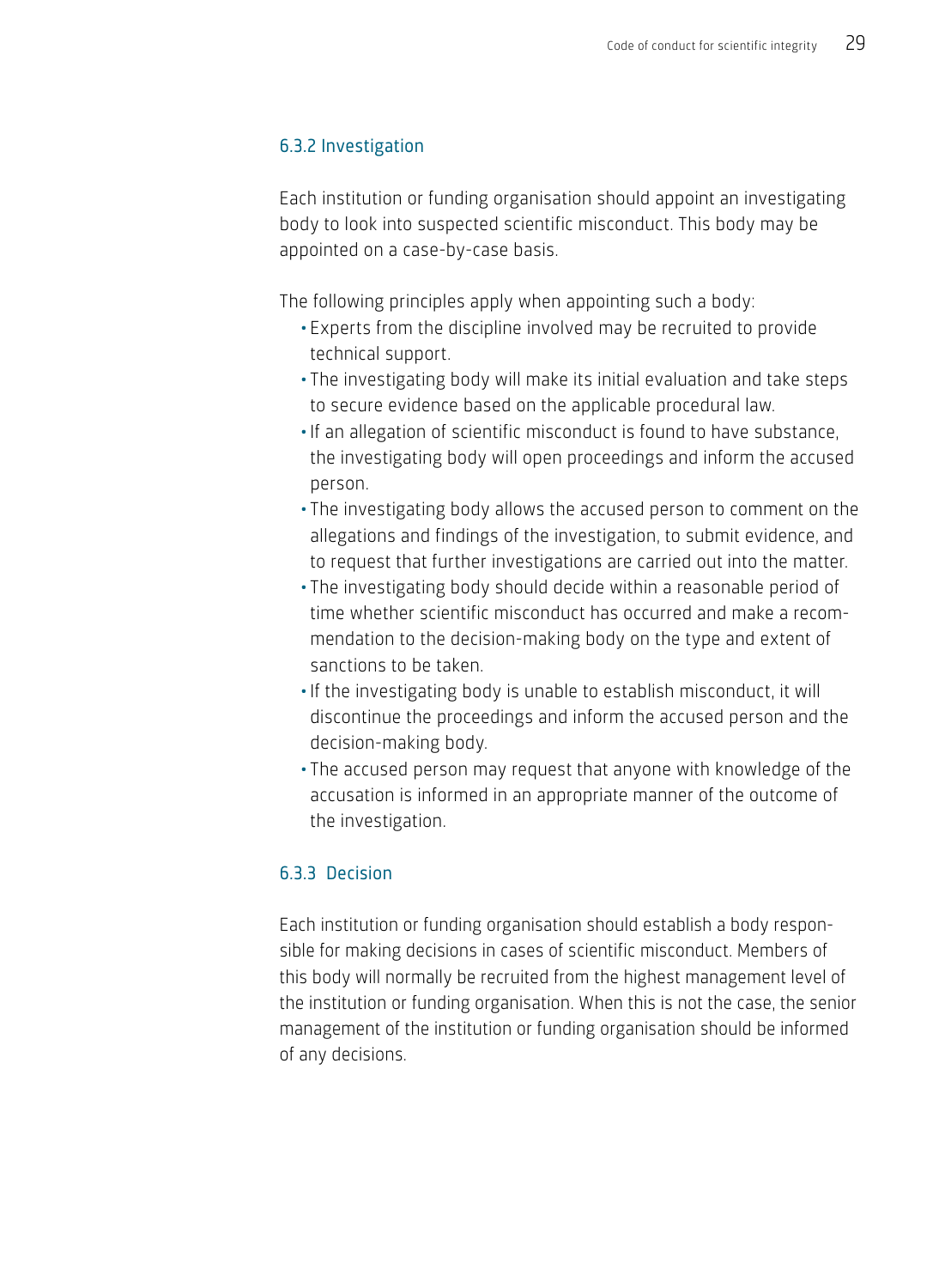The following principles apply when establishing this body:

- The decision-making body determines any necessary sanctions. It ensures that sanctions are appropriate and proportionate and it respects the principle of equality of treatment.
- The sanctioning of misconduct is governed by the law applicable to the institution or funding organisation.
- The decision-making should body notify the accused person of its decision in writing. Decisions should contain guidance on how to appeal (details of the appeals process).

#### 6.3.4 Appeals

An appeal may be lodged against a decision made by the decisionmaking body. Responsibility for hearing the appeal is determined by the applicable procedural law.

#### 6.4 Procedural principles

The form of procedure adopted by institutions or funding organisations is determined by the governing law (federal law or cantonal administrative law). The following minimum standards apply to the procedure.

#### 6.4.1 Initiation of the procedure

Institutions and funding organisations should clarify suspected cases of alleged violations of scientific integrity, if possible, within three months of their becoming known and initiate further steps if necessary.

#### 6.4.2 Hearing

The accused person is heard by the investigating body in an appropriate manner. He or she has the right to refuse to testify.

#### 6.4.3 Legal assistance

The accused person may consult a legal adviser for the proceedings.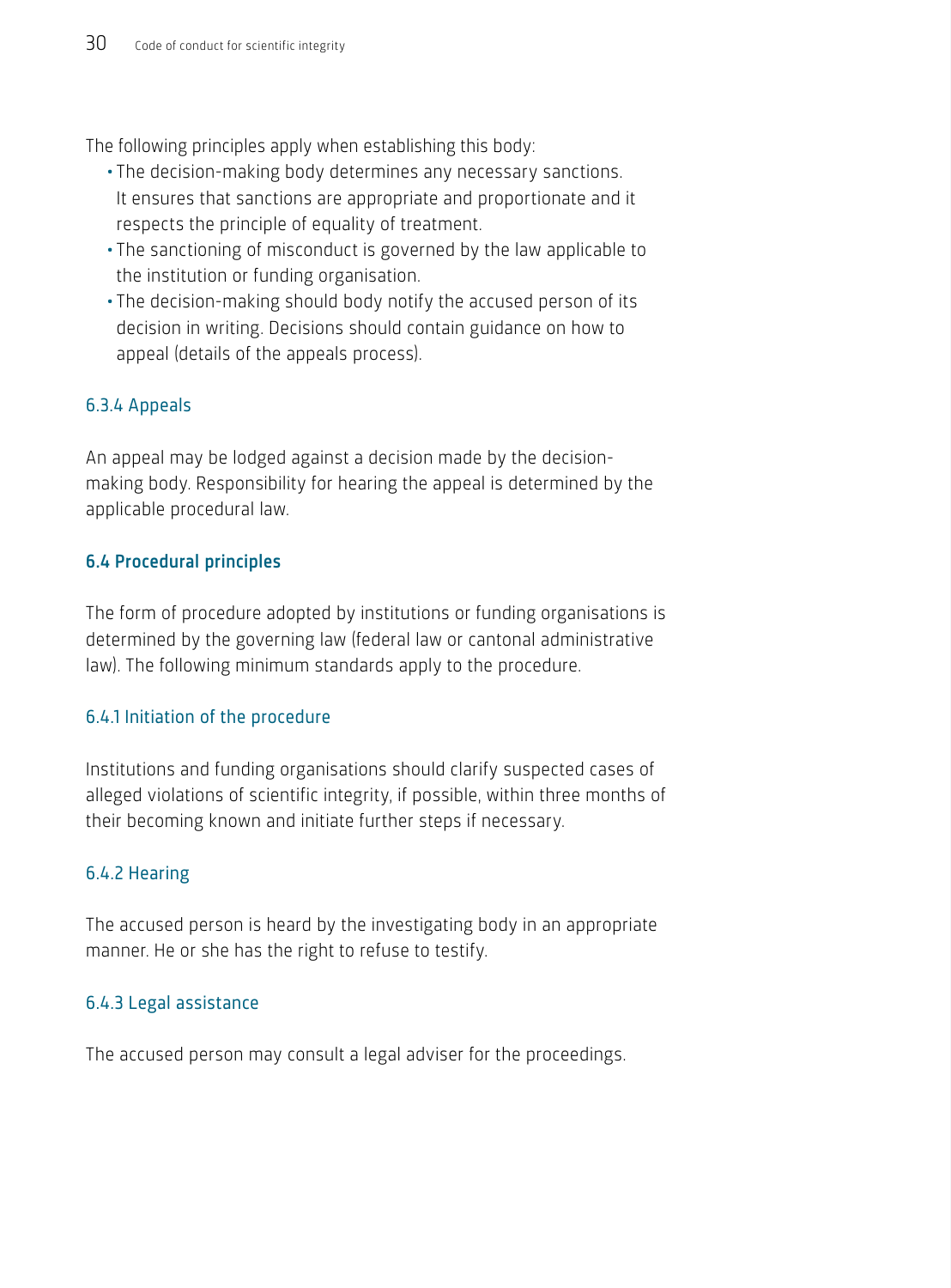

Representation of the procedure for dealing with suspected misconduct (figure made by the Code's working group).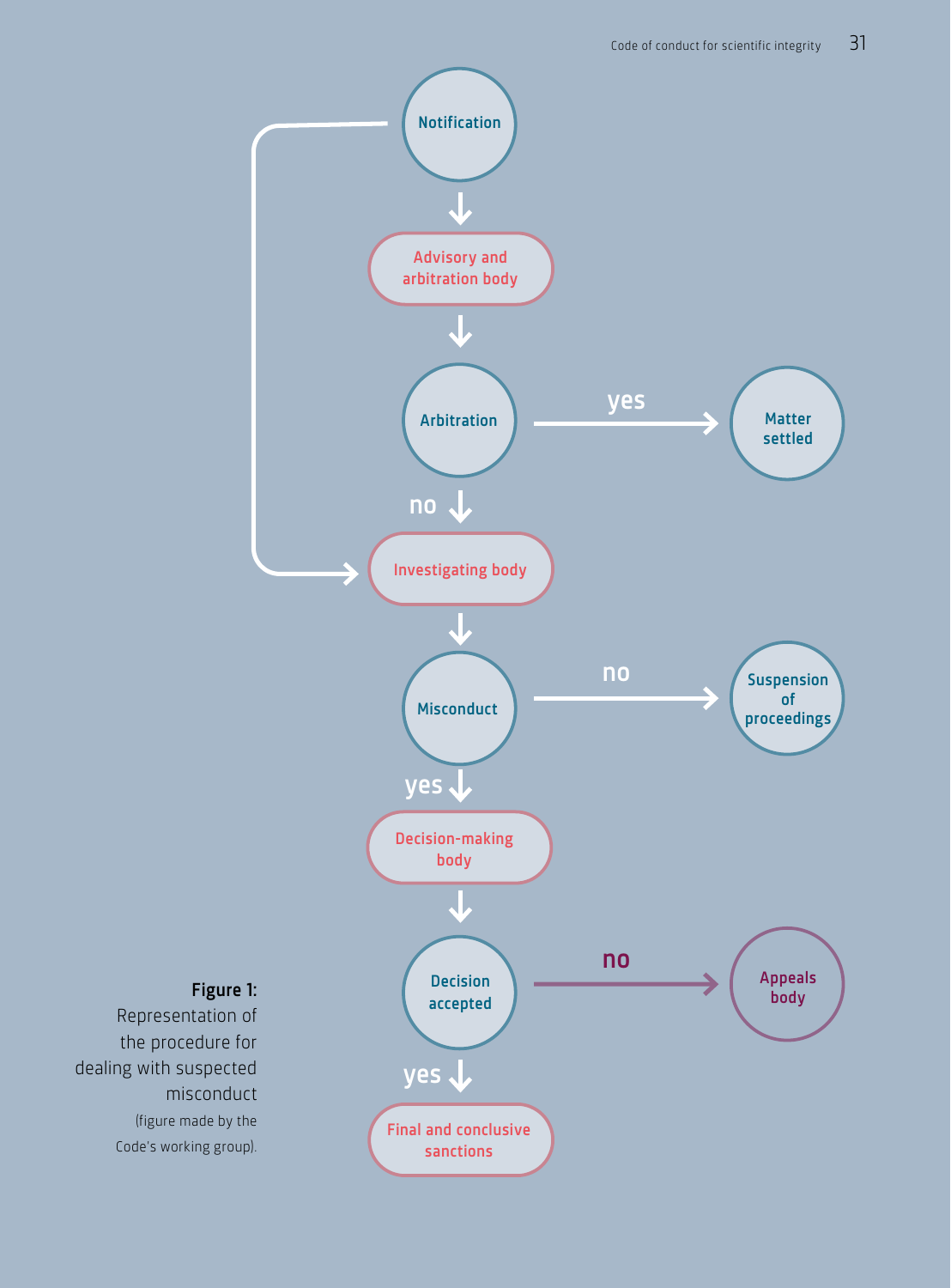#### 6.4.4 Documentation and access to files

Each procedural step should be documented. All files should be filed in a case-related dossier and kept at the institution or funding organisation concerned.

The accused person has the right to inspect the dossier in accordance with the applicable procedural rules.

#### 6.4.5 Confidentiality

All parties involved in the procedure on behalf of the institution or funding organisation are obliged to maintain confidentiality. In particular, they must treat all information about pending proceedings confidentially. The right to provide information after the procedure has been completed is reserved (→ 6.4.8 Information and communication).

The person who made the allegation also has the right to confidentiality. There may, however, be circumstances during the investigation where confidentiality cannot be maintained. In this event, the institution or funding organisation will provide protection against possible discrimination or reprisals, especially if the person who made the original allegation is in a relationship of dependency with the accused person.

#### 6.4.6 Bias and avoiding conflicts of interest

No person who is biased or may reasonably be suspected of bias<sup>30</sup> may participate in an investigating or decision-making body. More specifically, if any member of the investigating or decision-making body is in a relationship of dependency with the accused or complainant, this must be addressed.

At the beginning of each phase of the proceedings, the accused should be notified of the composition of the review body so that he or she can notify the review body of grounds for recusal of any member.

#### 6.4.7 Anonymous reports

Anonymous reports should only be followed up if the alleged misconduct is sufficiently well substantiated to allow for investigation by the investigating body.

<sup>30</sup> Bias is deemed to exist in the event of kinship, close friendship or enmity, friendship or former friendship, current or former coauthorship, or a current or former competitive relationship.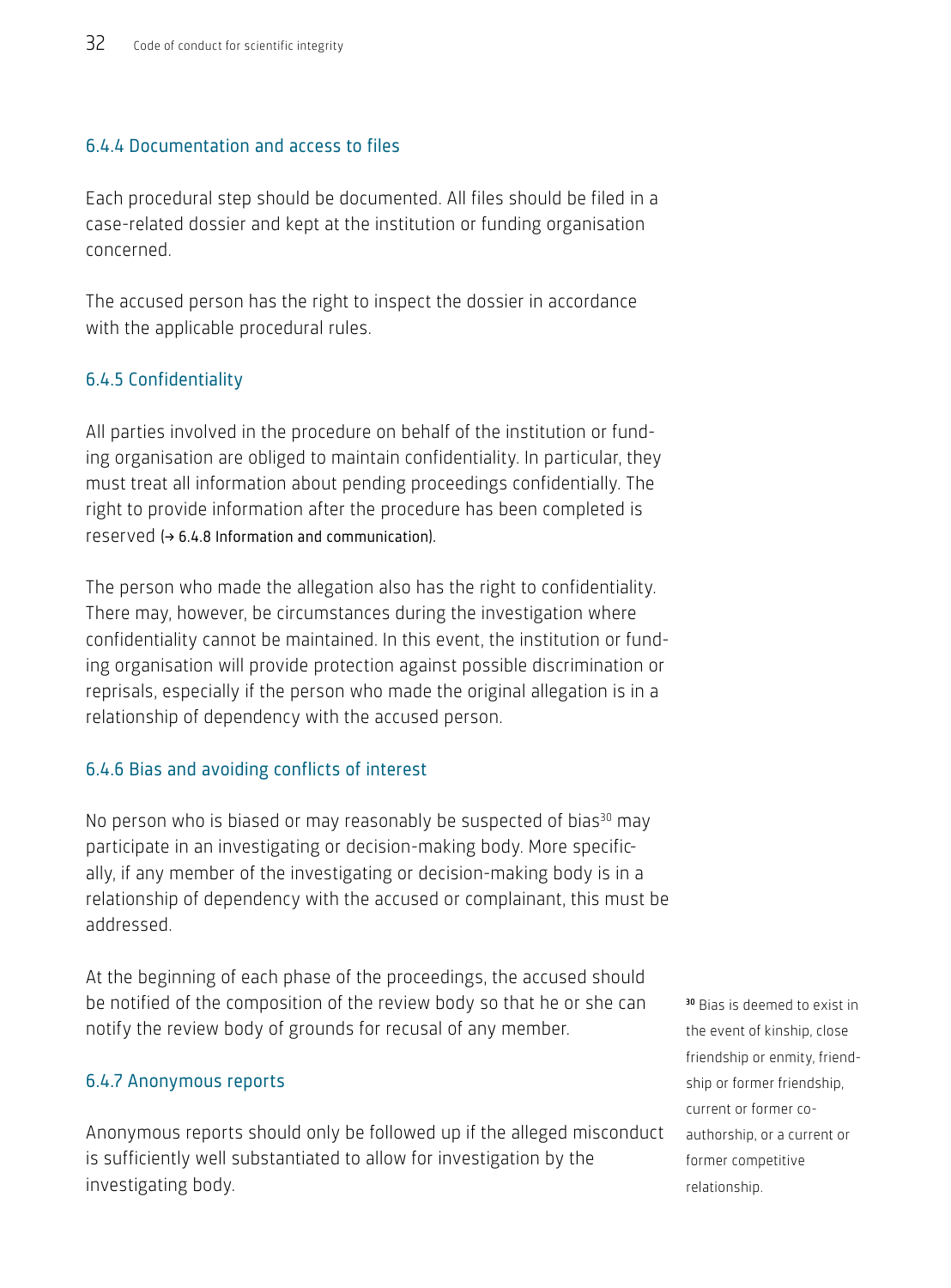#### 6.4.8 Information and communication

Information about scientific integrity and communication are of considerable importance when dealing with violations of scientific integrity. This is because the core message being communicated – that an uncompromising approach to scientific integrity is essential to science – can have a preventative effect.

- Institutions and funding organisations should actively and comprehensively tackle the subject of scientific integrity in their public communications. In particular, they should provide information about their policies and rules on the issue.
- Institutions and funding organisations should also provide information on suspected cases and ongoing investigations in compliance with the principle of presumption of innocence, the personal rights of the persons affected, and data privacy.

As a matter of principle, institutions and funding organisations should provide information in anonymised form on proceedings and sanctions that have been legally concluded. They should engage in active communication in a spirit of transparency and prevention.

#### 6.4.9 Data exchange

Investigations and proceedings on alleged misconduct and sanctions frequently affect not just those who are directly involved, namely the person subject to suspicion or sanction and the investigating or sanctioning institution or funding organisation. For example, investigations may require information to be obtained from third parties, or the institutions involved may have rights to information about their employees.

Institutions or funding organisations acknowledge their commitment to cooperation in the area of scientific integrity. By exchanging information, they contribute to the prevention, clarification, and sanctioning of scientific misconduct. Where permitted by law, they can provide information in specific cases and also take steps to obtain this information themselves.<sup>31</sup> They actively support the following:

• the transparent regulation of rights and obligations related to the cross-institutional exchange of information in matters of scientific integrity and the enablement of institutions to cooperate as part of an integrated scientific community;

<sup>31</sup> Institutions and funding organisations subject to Swiss federal law, such as the SNSF, Innosuisse, and the ETH Domain, have a lawful basis for providing information: Art.12 para. 2 of the Federal Act on the Promotion of Research and Innovation (RIPA) and Art. 20b of the Federal Act on the Federal Institutes of Technology (ETH Act). Most cantonal institutions do not have this lawful basis.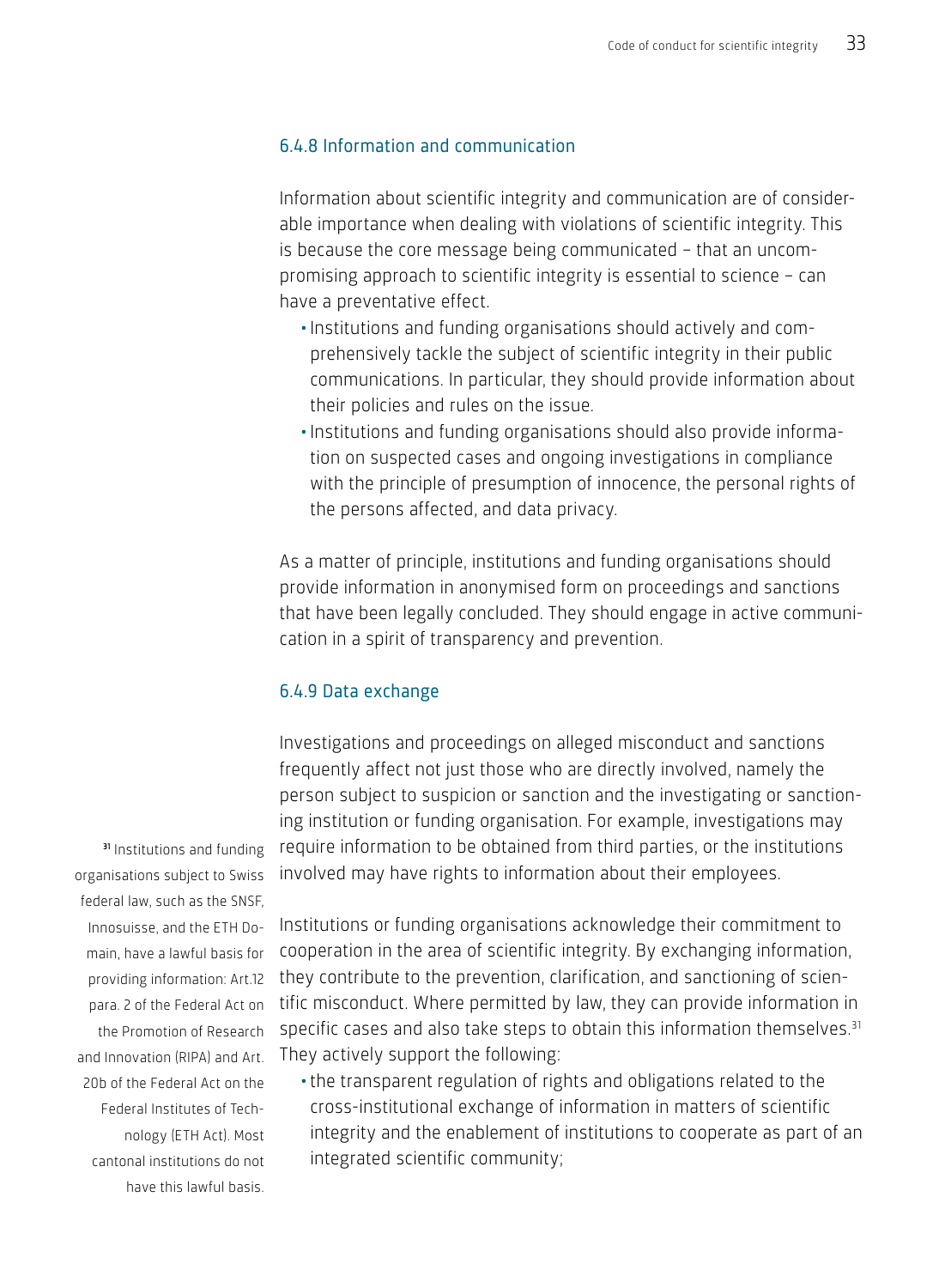• the requirement that scientists issue a self-declaration before taking up a new task (e.g., a new job or a seat on a scientific committee) and while carrying out their work.

When exchanging information about sanctions, the institutions and funding organisations providing the information should bear the principle of proportionality in mind; that is, they should evaluate whether the seriousness of the violation or sanction justifies providing the information. The circumstances of an individual case may justify institutions or funding organisations choosing not to provide information and opting for awareness-raising or coaching instead. In the case of early-career researchers, a lack of experience may be taken into account. Selfdeclaration obligations should apply for a period of five years.

#### 6.4.10 Limitation

In contrast to criminal law, previous regulations and codes on scientific integrity have not been explicit about time limitations. This means that people who may have committed misconduct can still face proceedings many years later, regardless of the seriousness of the allegation. In other words, there is a lack of legal certainty. By the same token, past misconduct can still have repercussions years later. Under certain circumstances, there may be some justification for the sanctioning of misconduct even after a long period of time has elapsed.

The question of whether misconduct can be established at all depends on the availability of evidence. Depending on the discipline and the allegation, this can be the deciding factor in whether an allegation is investigated. This poses a risk of unequal treatment when compared to situations where evidence is more easily obtained and should be taken into account when deciding whether to proceed.

Under these circumstances, it is recommended that institutions and funding organisations apply the following benchmarks in order to set a time limit for investigating allegations of misconduct:

• What is the severity of the alleged misconduct? Factors to consider when judging severity can include, for example, intent, academic maturity, number of violations, harm to third parties, and the time period involved.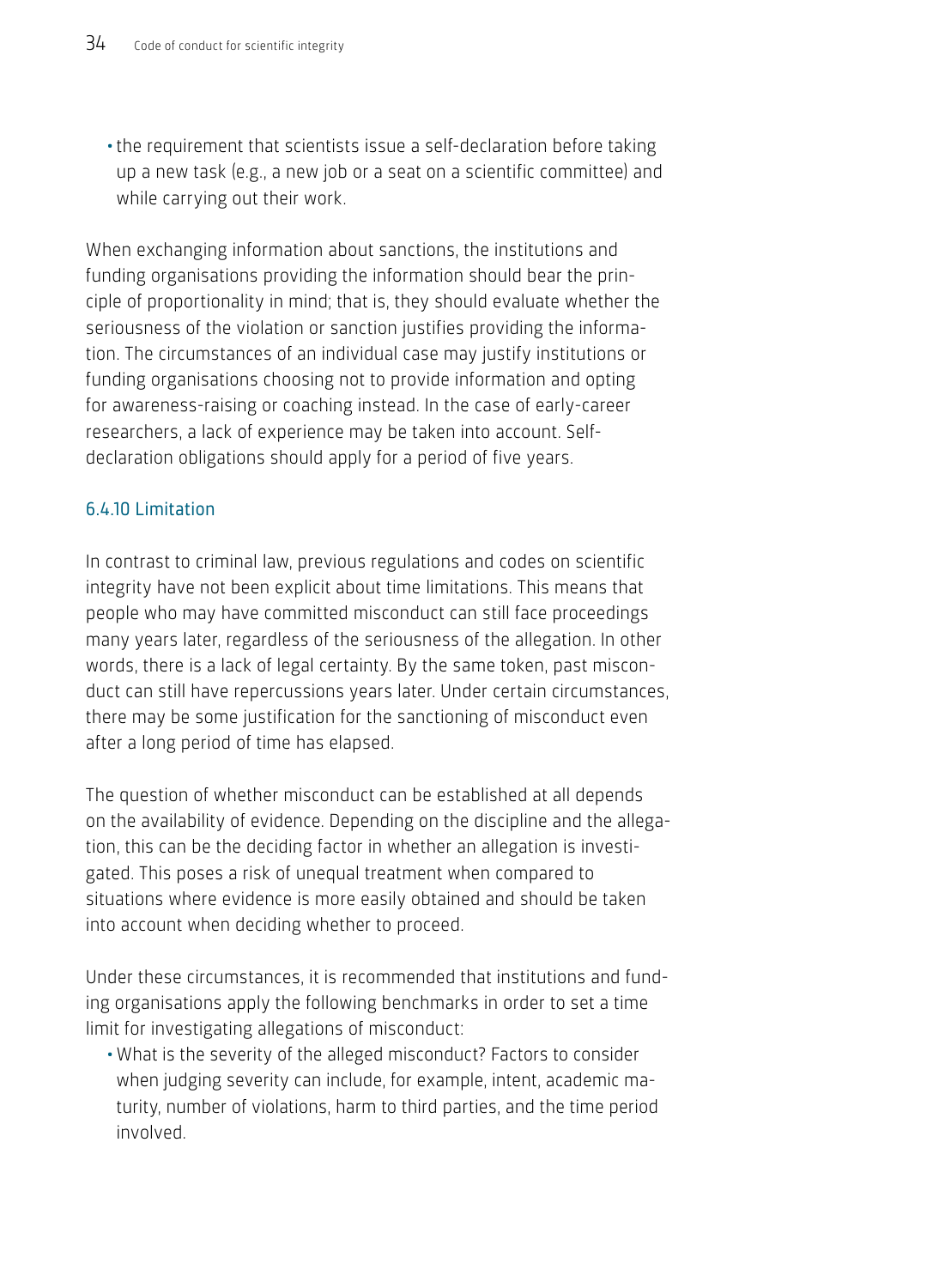- Does the misconduct affect the present and, if so, how (e.g., improperly assumed titles or positions)?
- Would the conduct have been considered to be misconduct at the time it is alleged to have occurred?

#### 6.5 Sanctions

The aim of this Code is not to prescribe sanctions for institutions and funding organisations to impose. This is the responsibility of institutions and funding organisations under the applicable laws and regulations. However, it is recommended that all institutions and funding organisations should be as consistent as possible relative to one another in the sanctions they impose for similar violations. Institutions and funding organisations should make use of national fora to establish common, consistent sanctioning practices.

Depending on the situation, sanctions may include the following:

- reprimand
- warning
- suspension
- transfer
- dismissal
- revocation, curtailment, or reimbursement of research resources
- point deduction or lowest grade for an examination
- exclusion from studies (temporary or permanent)
- withdrawal of an academic title or licence to teach

If appropriate, a sanction may be combined with further specific measures. These could be, for example:

- coaching
- training
- professional development
- obligation to correct research findings or teaching documentation
- prohibition on supervising employees, students, and doctoral students

The principles of legality, proportionality, and equal treatment must be observed when imposing sanctions. Sanctions should take into account the singularities of different academic career levels and the importance of each individual case. Account should be taken not only of the seriousness of the violation but also the harm it has caused.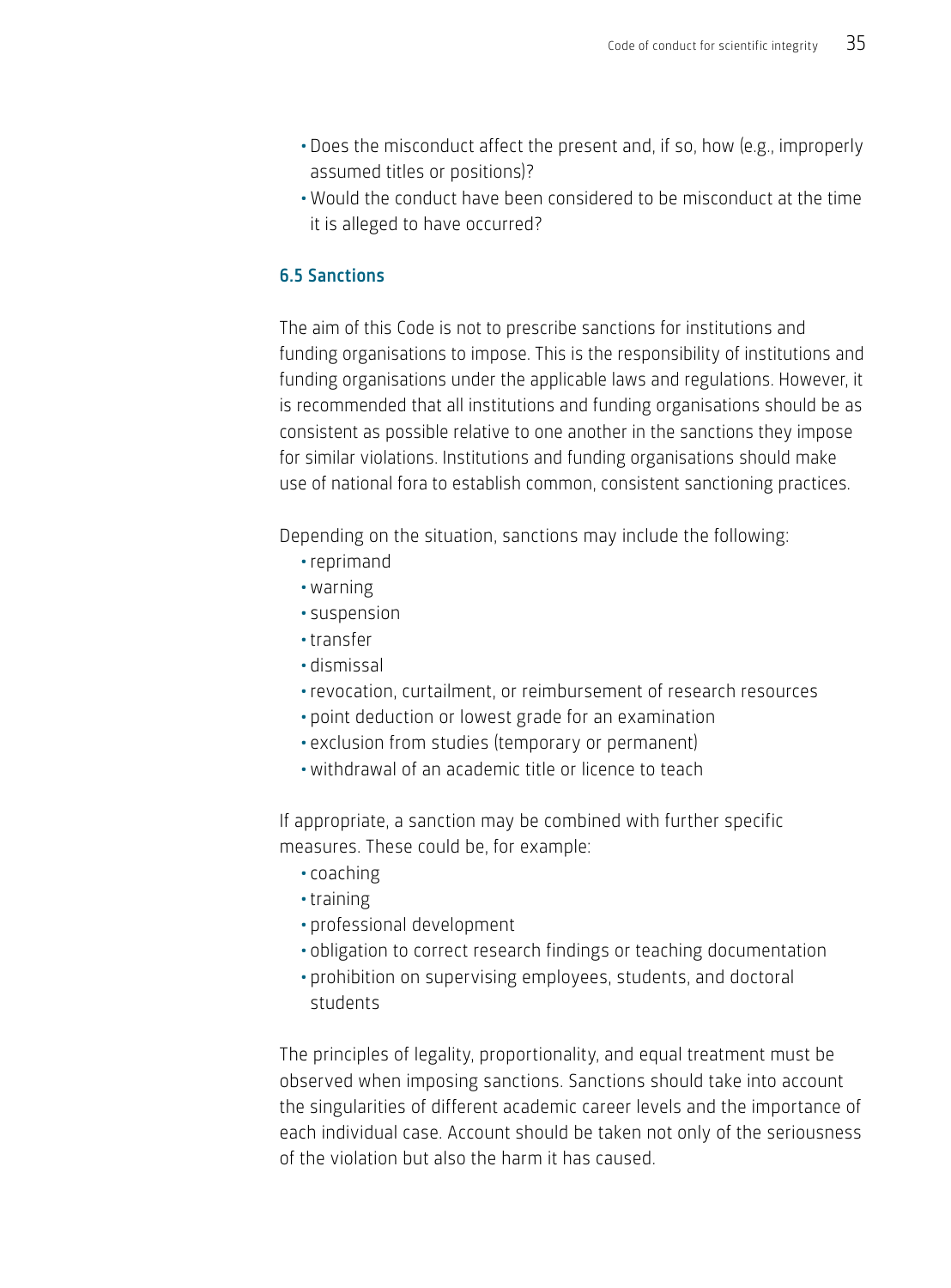# APPENDIX

### I. Criminal and ancillary criminal conduct and violations of public and private law

The events and legislation in the following list may also involve scientific integrity (an exemplificative, non-exhaustive list):

- Fraud *(Art. 146 SCC32)*
- Offences of defamation *(Art. 173 ff. SCC)*
- Sexual harassment (in the workplace) *(Art. 4 Gender Equality Act33 or Art. 198 SCC)*
- False certification/falsification of documents *(Art. 251 ff. SCC)*
- Performance and tax fraud, falsification of documents, fraudulently obtaining a certification, suppression of documents and preferential treatment *(Art. 37 SubA34 together with Art. 14-18 ACLA35)*
- Obtaining services by fraud *(Art. 38 SubA)*
- Carrying out research without the necessary authorisations *(Art. 62 ff. HRA36)*
- Violation of data protection regulations *(Art. 33 FADP37)*
- Breach of obligations to provide information, to register, and to cooperate and breach of professional confidentiality *(Art. 34 and 35 FADP)*
- Non-disclosure of conflicts of interest in review proceedings *(Art. 10 APA38 by persons making or preparing a decision)*
- Violation of public law rules in the RIPA and funding regulations of the SNSF and Innosuisse
- Violations against regulations on medicinal products and transplantation
- Violations of environmental protection, genetic engineering or animal welfare regulations
- Unfair competition in trade and commerce
- Copyright and patent infringements
- Breach of contractual obligations e.g., breach of a publishing contract or breach of a contractual agreement with project partners or sponsors
- Violations of personal privacy rights, such as reading other people's emails, recording conversations without consent, or monitoring workspaces

<sup>32</sup> Swiss Criminal Code (SCC) of 21 December 1937 (Classified Compilation of Federal Legislation (SR), 311.00).

<sup>33</sup> Federal Act of 24 March 1995 on Equality between Men and Women (Gender Equality Act, SR 151.1).

<sup>34</sup> Federal Act of 5 October 1990 on Financial Aid and Compensation (Subsidies Act, SR 616.1).

<sup>35</sup> Federal Act of 22 March 1974 on Administrative Criminal Law (SR 313.0).

<sup>36</sup> Federal Act of 30 September 2011 on Research Involving

Human Beings (Human

Research Act, SR 810.30).

<sup>37</sup> Federal Act of 19 June 1992 on Data Protection (SR 235.1). <sup>38</sup> Federal Act of 20 December 1968 on Administrative

Procedure (SR 172.021).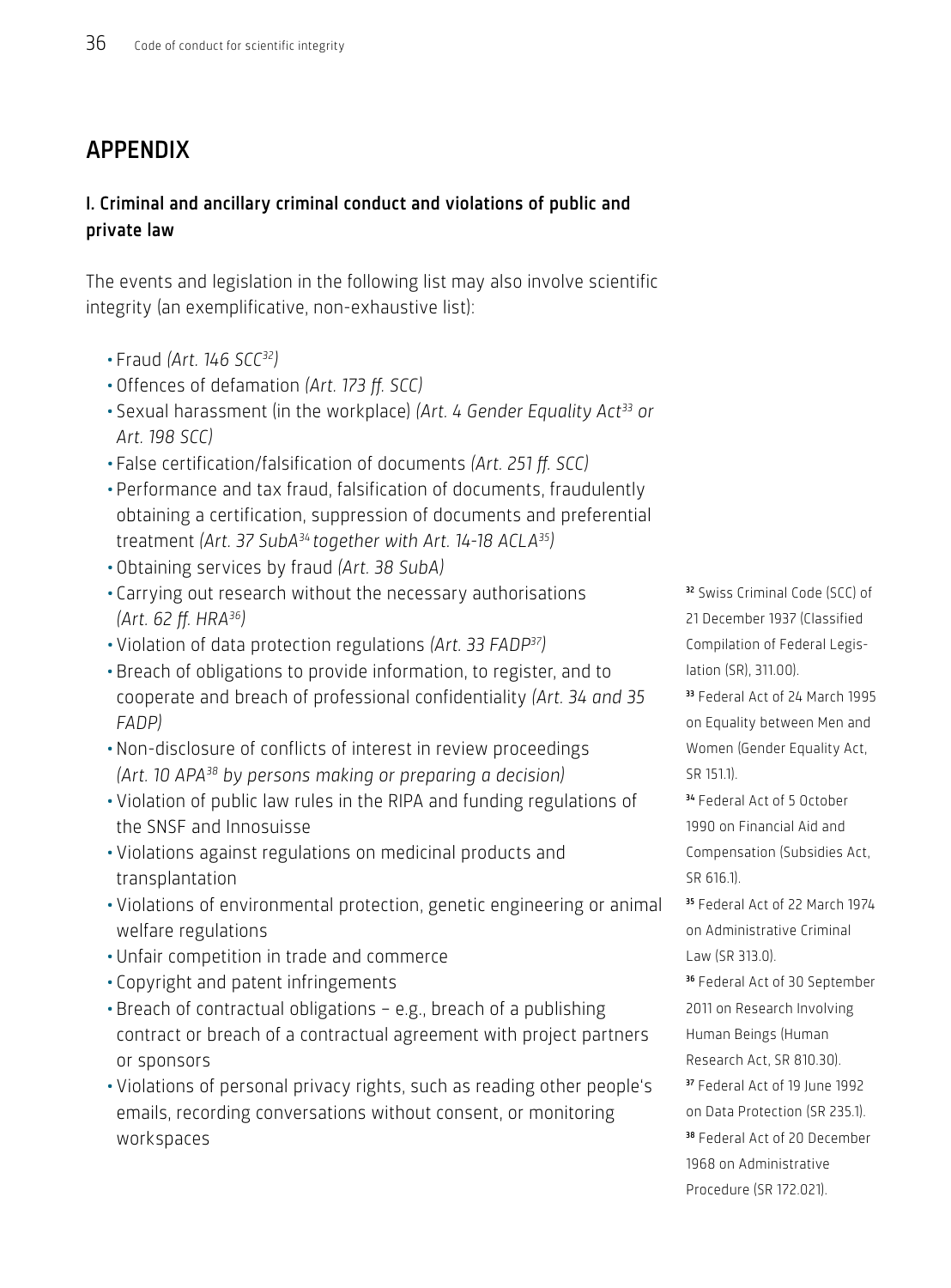- Conduct applicable to personnel law:
	- Bullying or sexual harassment in the workplace
	- Non-disclosure of conflicts of interest
	- Failure to comply with reporting obligations to an employer
	- Incorrect recording of working hours

#### II. Responsibilities

Violations of scientific integrity should be investigated by the competent bodies of the institutions and funding organisations concerned. The responsibility for investigating other violations can be simplified and differentiated as follows:

- (ancillary) criminal offences by the criminal prosecution authorities
- violations of public law by the authority concerned
- disputes involving third parties, such as co-authorship, project partnership, and publishers, by civil settlement proceedings
- misconduct within an employment relationship in the context of disciplinary proceedings of the employer
- finally, other organisations such as professional associations can determine and sanction violations of their own regulations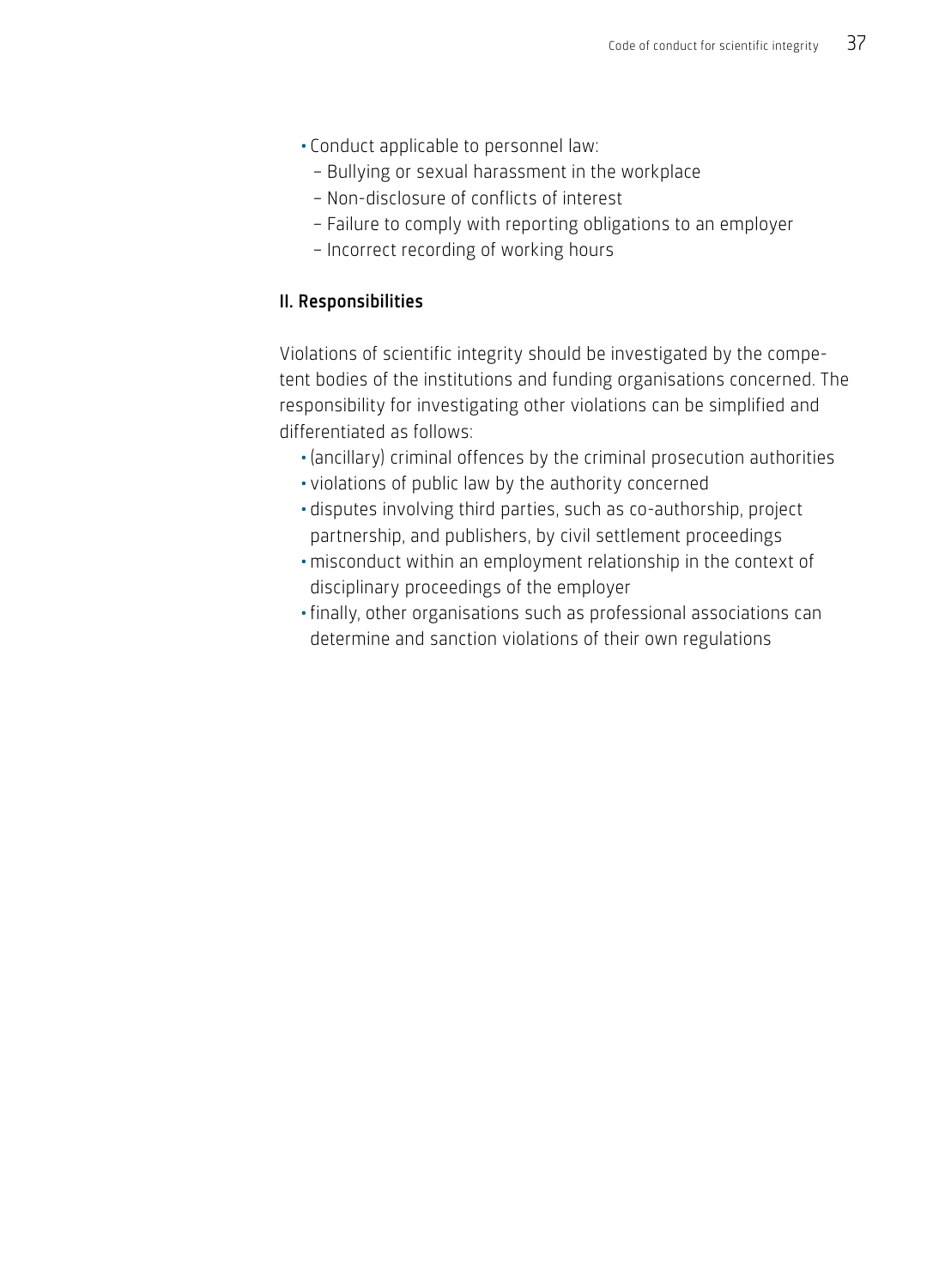

Highest standard for eco-efficiency.<br>Cradle to Cradle certified ™ printing product<br>Manufactured by Vögeli AG.<br>Except bindings. Highest standard for eco-efficiency.<br>Cradle to Cradle certified ™ printing products<br>Manufactured by Vögeli AG.<br>Except bindings. Highest standard for eco-efficiency.<br>Cradle to Cradle certified ™ printing products<br>Manufactured by Vögeli AG.<br>Except bindings.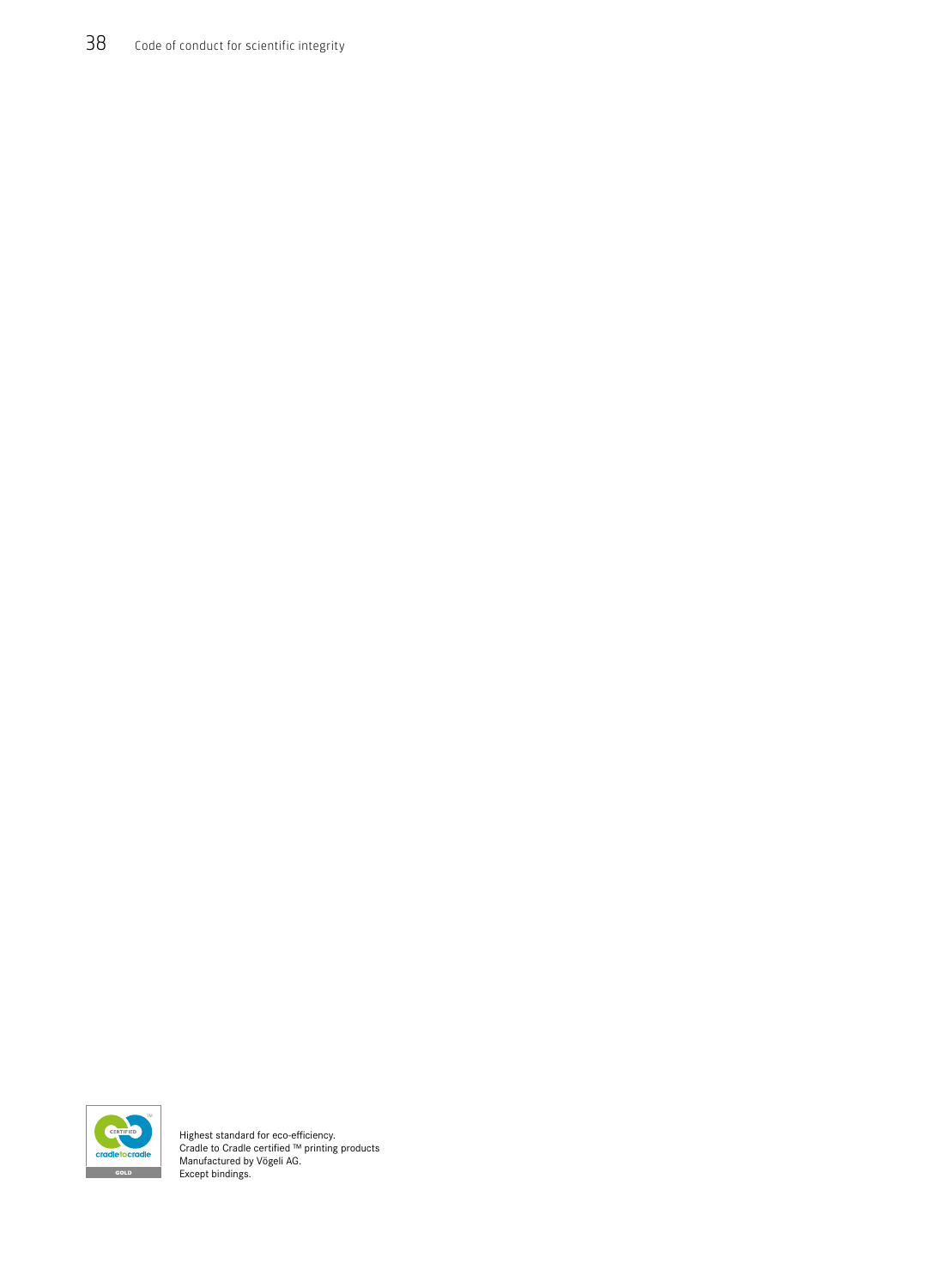